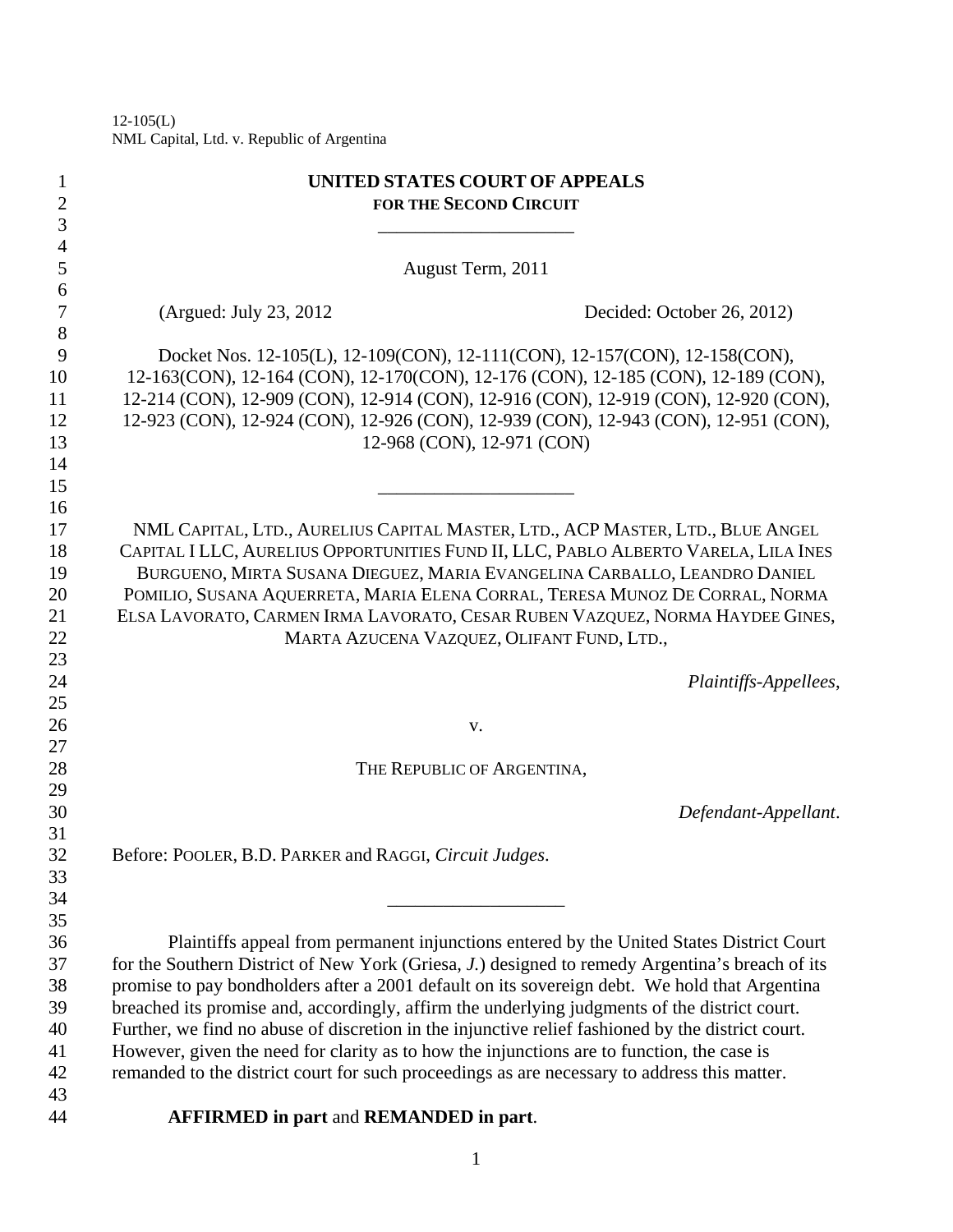| $\mathbf{1}$     |                                                                                       |
|------------------|---------------------------------------------------------------------------------------|
| $\sqrt{2}$       |                                                                                       |
| 3                | THEODORE B. OLSON (Matthew D. McGill, Jason J.                                        |
| $\overline{4}$   | Mendro, on the briefs), Gibson, Dunn & Crutcher                                       |
| 5                | LLP, Washington, D.C.; Robert A. Cohen, Charles                                       |
| 6                | I. Poret, Eric C. Kirsch, Dechert LLP, New York,                                      |
| $\boldsymbol{7}$ | N.Y., for Plaintiff-Appellee NML Capital, Ltd.                                        |
| $8\,$            |                                                                                       |
| 9                | Stephen D. Poss, Robert D. Carroll, Goodwin Procter                                   |
| 10               | LLP, Boston, Mass., for Plaintiff-Appellee NML                                        |
| 11               | Olifant Fund, Ltd.                                                                    |
| 12               |                                                                                       |
| 13               | Michael C. Spencer, Milberg LLP, New York, N.Y., for                                  |
| 14               | Plaintiffs-Appellees Pablo Alberto Varela, et al.                                     |
| 15               |                                                                                       |
| 16               | Edward A. Friedman, Daniel B. Rapport, Friedman                                       |
| 17               | Kaplan Seiler & Adelman LLP, New York, N.Y.;                                          |
| 18               | Jeffrey A. Lamken, MoloLamken LLP,                                                    |
| 19               | Washington, D.C., for Plaintiffs-Appellees Aurelius                                   |
| 20               | Capital Master, Ltd., ACP Master, Ltd., Blue Angel                                    |
| 21               | Capital I LLC, and Aurelius Opportunities Master                                      |
| 22               | Fund II, LLC.                                                                         |
| 23               |                                                                                       |
| 24               | JONATHAN I. BLACKMAN (Carmine D. Boccuzzi, Sara                                       |
| 25               | A. Sanchez, Michael M. Brennan, on the brief),                                        |
| 26               | Cleary Gottlieb Steen & Hamilton LLP, New York,                                       |
| 27               | N.Y., for Defendant-Appellant The Republic of                                         |
| 28               | Argentina.                                                                            |
| 29               |                                                                                       |
| 30               | David W. Rivkin, Suzanne M. Grosso, Debevoise &                                       |
| 31               | Plimpton LLP, New York, N.Y.; Ronald Mann,                                            |
| 32               | Esq., pro se, New York, N.Y., for Amici Curiae                                        |
| 33               | Prof. Ronald Mann and EM Ltd., in support of                                          |
| 34               | Plaintiffs-Appellees.                                                                 |
| 35               |                                                                                       |
| 36               | Walter Rieman, Andrew W. Amend, Paul, Weiss,                                          |
| 37               | Rifkind, Wharton & Garrison LLP, New York,                                            |
| 38               | N.Y., for Amici Curiae Montreux Partners, L.P.                                        |
| 39               | and Wilton Capital, in support of Plaintiffs-                                         |
| 40               | Appellees.                                                                            |
| 41               |                                                                                       |
| 42               | Richard A. Samp, Washington Legal Foundation,                                         |
| 43               |                                                                                       |
| 44               | Washington, D.C., for Amicus Curiae the<br>Washington Legal Foundation, in support of |
| 45               |                                                                                       |
|                  | Plaintiffs-Appellees.                                                                 |
| 46               |                                                                                       |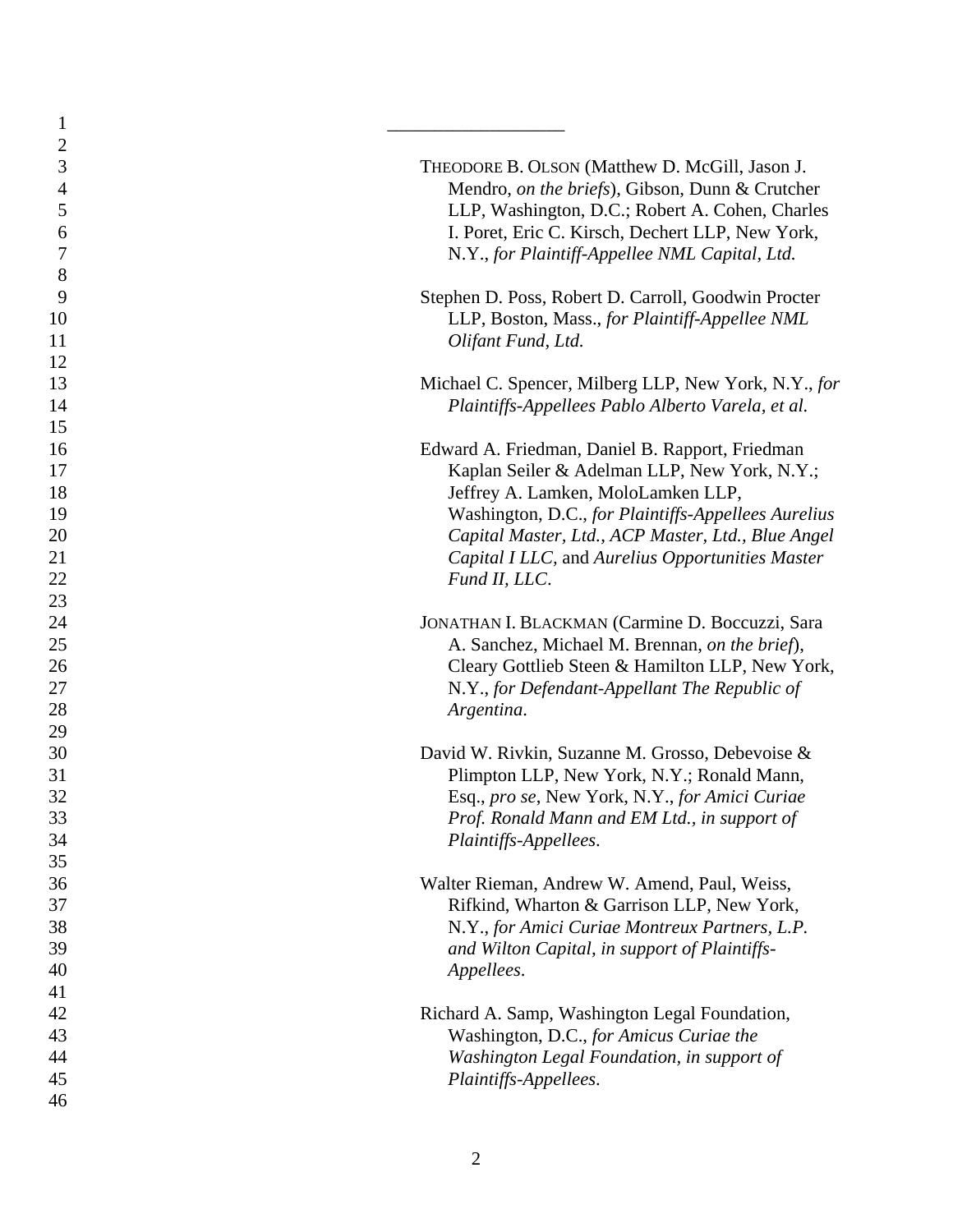| $\mathbf{1}$<br>$\overline{2}$ | Kevin S. Reed, Quinn Emanuel Urquhart & Sullivan,<br>LLP, New York, N.Y., for Amicus Curiae Prof. |
|--------------------------------|---------------------------------------------------------------------------------------------------|
| $\mathfrak{Z}$                 | Kenneth W. Dam, in support of Plaintiffs-Appellees.                                               |
| $\overline{4}$                 |                                                                                                   |
| 5                              | JOHN D. CLOPPER (Jeannette A. Vargas, Sarah S.                                                    |
| 6                              | Norman, on the brief), Assistant United States                                                    |
| 7                              | Attorneys, for Preet Bharara, United States                                                       |
| $8\,$                          | Attorney for the Southern District of New York,                                                   |
| 9                              | N.Y.; Stuart F. Delery, Acting Assistant Attorney                                                 |
| 10                             | General, Mark B. Stern, Sharon Swingle, Attorneys,                                                |
| 11                             | Appellate Staff, Civil Division, Department of                                                    |
| 12                             | Justice, Washington, D.C.; George W. Madison,                                                     |
| 13                             | General Counsel, Department of the Treasury,                                                      |
| 14                             | Washington, D.C.; Harold Hongju Koh, Legal                                                        |
| 15                             | Advisor, Department of State, Washington, D.C.,                                                   |
| 16                             | for Amicus Curiae the United States of America, in                                                |
| 17                             | support of Defendant-Appellant.                                                                   |
| 18                             |                                                                                                   |
| 19                             | Paul Saltzman, Joseph R. Alexander, H. Rodgin Cohen,                                              |
| 20                             | Michael Wiseman, The Clearing House Association                                                   |
| 21                             | L.L.C., New York, N.Y.; Sergio J. Galvis, Joseph F.                                               |
| 22                             | Neuhaus, Michael J. Ushkown, Sullivan &                                                           |
| 23<br>24                       | Cromwell LLP, New York, N.Y., for Amicus                                                          |
| 25                             | Curiae the Clearing House Association L.L.C., in<br>support of Defendant-Appellant.               |
| 26                             |                                                                                                   |
| 27                             |                                                                                                   |
| 28                             | BARRINGTON D. PARKER, Circuit Judge:                                                              |
| 29                             | The Republic of Argentina appeals from permanent injunctions entered by the                       |
| 30                             | United States District Court for the Southern District of New York (Griesa, J.) designed to       |
| 31                             | remedy Argentina's failure to pay bondholders after a default in 2001on its sovereign debt. The   |
| 32                             | district court granted plaintiffs summary judgment and enjoined Argentina from making             |
| 33                             | payments on debt issued pursuant to its 2005 and 2010 restructurings without making               |
| 34                             | comparable payments on the defaulted debt. We hold that an equal treatment provision in the       |
| 35                             | bonds bars Argentina from discriminating against plaintiffs' bonds in favor of bonds issued in    |
| 36                             | connection with the restructurings and that Argentina violated that provision by ranking its      |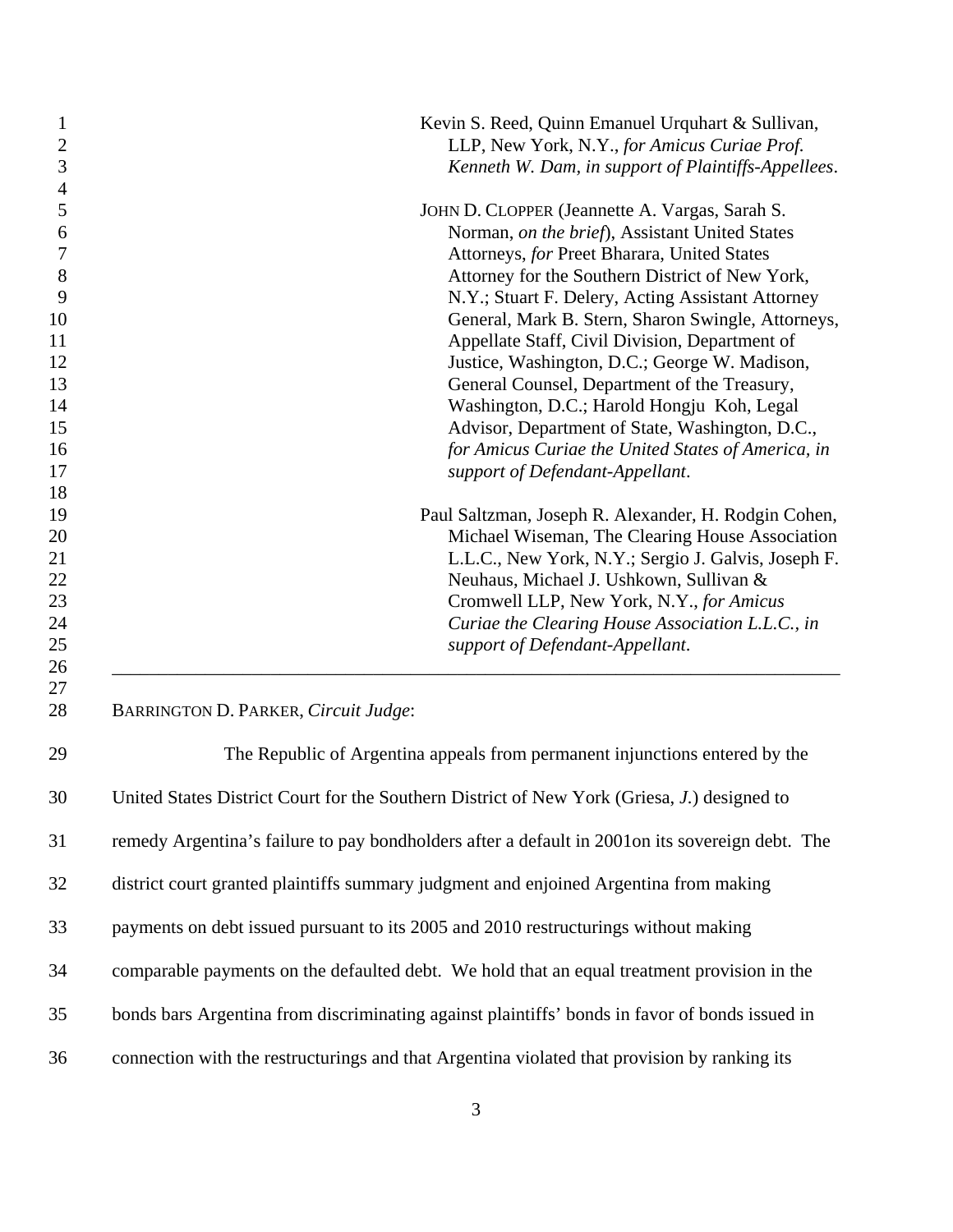| $\mathbf{1}$     | payment obligations on the defaulted debt below its obligations to the holders of its restructured |
|------------------|----------------------------------------------------------------------------------------------------|
| $\overline{2}$   | debt. Accordingly, we affirm the judgment of the district court; we find no abuse of discretion in |
| $\mathfrak{Z}$   | the injunctive relief fashioned by the district court, and we conclude that the injunctions do not |
| $\overline{4}$   | violate the Foreign Sovereign Immunities Act ("FSIA"). However, the record is unclear as to        |
| 5                | how the injunctions' payment formula is intended to function and how the injunctions apply to      |
| 6                | third parties such as intermediary banks. Accordingly, the judgment is affirmed except that the    |
| $\boldsymbol{7}$ | case is remanded to the district court for such proceedings as are necessary to clarify these two  |
| $8\,$            | issues. See United States v. Jacobson, 15 F.3d 19, 22 (2d Cir. 1994).                              |
| 9                | <b>BACKGROUND</b>                                                                                  |
| 10               | <b>Overview</b>                                                                                    |
| 11               | In 1994, Argentina began issuing debt securities pursuant to a Fiscal Agency                       |
| 12               | Agreement ("FAA Bonds"). A number of individual plaintiffs-appellees bought FAA Bonds              |
| 13               | starting around December 1998. The remaining plaintiffs-appellees, hedge funds and other           |
| 14               | distressed asset investors, purchased FAA Bonds on the secondary market at various times and       |
| 15               | as recently as June $20101$ . The coupon rates on the FAA Bonds ranged from 9.75% to 15.5%,        |
| 16               | and the dates of maturity ranged from April 2005 to September 2031.                                |
| 17               | The FAA contains provisions purporting to protect purchasers of the FAA Bonds                      |
| 18               | from subordination. The key provision, Paragraph $1(c)$ of the FAA, which we refer to as the       |
| 19               | "Pari Passu Clause," provides that:                                                                |
|                  |                                                                                                    |

<sup>&</sup>lt;sup>1</sup> These plaintiffs include NML Capital, Ltd. ("NML"); Aurelius Capital Master, Ltd., ACP Master, Ltd., Aurelius Opportunities Fund II, LLC, and Blue Angel Capital I LLC (collectively, "Aurelius et al."); and Olifant Fund, Ltd. ("Olifant").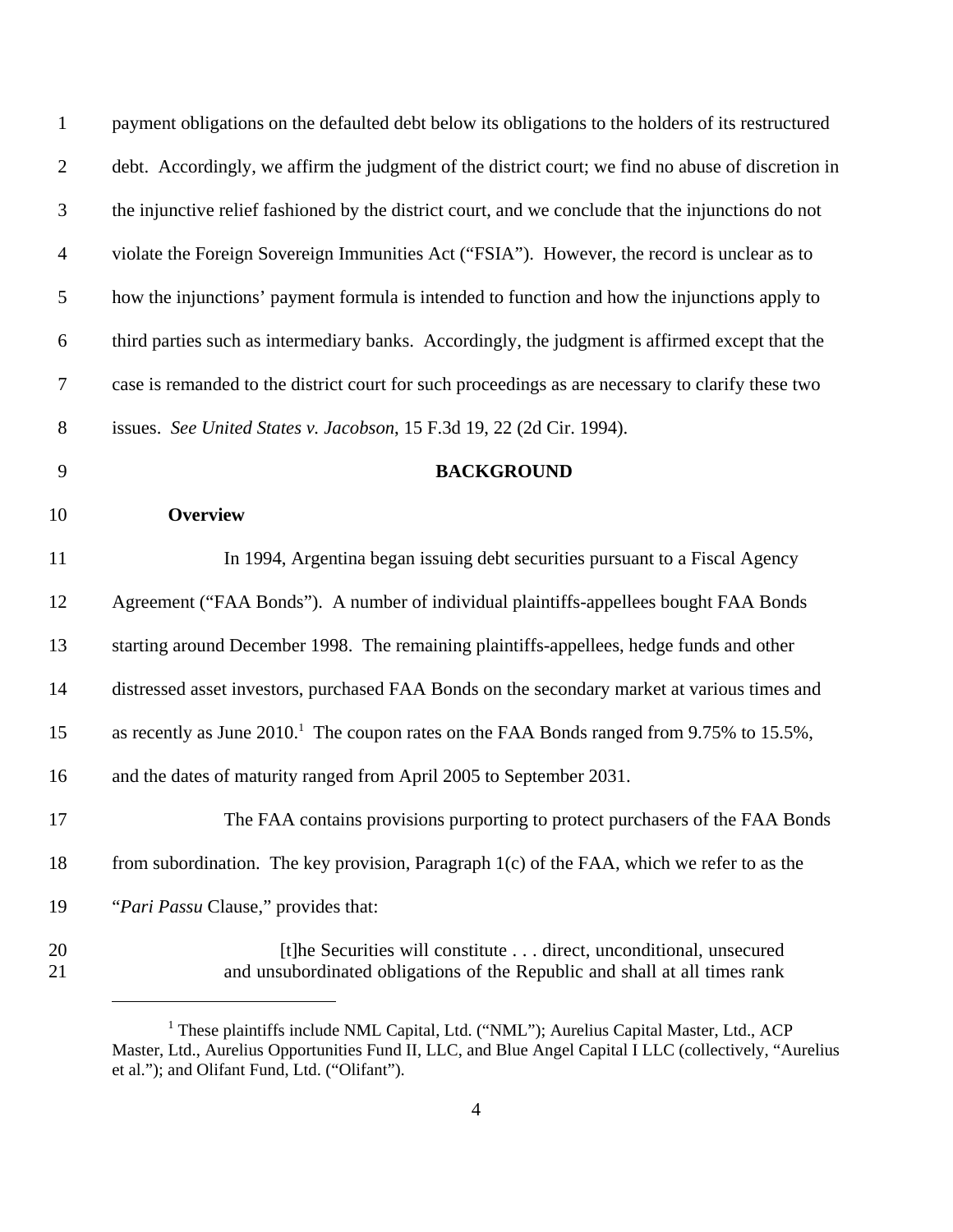| $\mathbf{1}$<br>$\overline{2}$<br>3<br>$\overline{4}$<br>5 | pari passu without any preference among themselves. The payment<br>obligations of the Republic under the Securities shall at all times rank at<br>least equally with all its other present and future unsecured and<br>unsubordinated External Indebtedness |
|------------------------------------------------------------|-------------------------------------------------------------------------------------------------------------------------------------------------------------------------------------------------------------------------------------------------------------|
| 6                                                          | J.A. at 157 (emphasis added) ("External Indebtedness" is limited to obligations payable                                                                                                                                                                     |
| $\tau$                                                     | in non-Argentine currency. J.A. at $171$ .). <sup>2</sup> We refer to the second sentence of the <i>Pari Passu</i>                                                                                                                                          |
| 8                                                          | Clause as the "Equal Treatment Provision." Following the 2001 default on the FAA Bonds,                                                                                                                                                                     |
| 9                                                          | Argentina offered holders of the FAA Bonds new exchange bonds in 2005 and 2010 (the                                                                                                                                                                         |
| 10                                                         | "Exchange Bonds"). Argentina continued to make payments to holders of those Exchange                                                                                                                                                                        |
| 11                                                         | Bonds while failing to make any payments to persons who still held the defaulted FAA Bonds.                                                                                                                                                                 |
| 12                                                         | After Argentina defaulted, its President in December 2001 declared a "temporary                                                                                                                                                                             |
| 13                                                         | moratorium" on principal and interest payments on more than \$80 billion of its public external                                                                                                                                                             |
| 14                                                         | debt including the FAA Bonds. Each year since then, Argentina has passed legislation renewing                                                                                                                                                               |
| 15                                                         | the moratorium and has made no principal or interest payments on the defaulted debt. Plaintiffs                                                                                                                                                             |
| 16                                                         | estimate that, collectively, their unpaid principal and prejudgment interest amounts to                                                                                                                                                                     |
| 17                                                         | approximately \$1.33 billion.                                                                                                                                                                                                                               |

 $2$ The practical significance of an equal ranking obligation is readily apparent in the event of the bankruptcy or insolvency of a corporate debtor. Lee C. Buchheit & Jeremiah S. Pam, *The Pari Passu Clause in Sovereign Debt Instruments*, 53 Emory L.J. 869, 873 (2004). In a corporate bankruptcy, holders of senior obligations have a priority claim over the debtor's assets. *Id.* In the case of sovereign borrowers, however, the impact of the clause is less clear because creditors cannot force them into bankruptcy-like proceedings, and no comparable asset distribution plan applies. Thus, in the event of a debt crisis, sovereigns wishing to honor some portion of their defaulted debt must negotiate with individual creditors or groups of creditors to effectuate restructurings. Typically, these proceedings leave in their wake so-called "holdout" creditors who refuse to restructure, opting instead to seek judgments against the sovereign. *See generally* William W. Bratton, *Pari Passu and a Distressed Sovereign's Rational Choices*, 53 Emory L.J. 823, 828-33 (2004).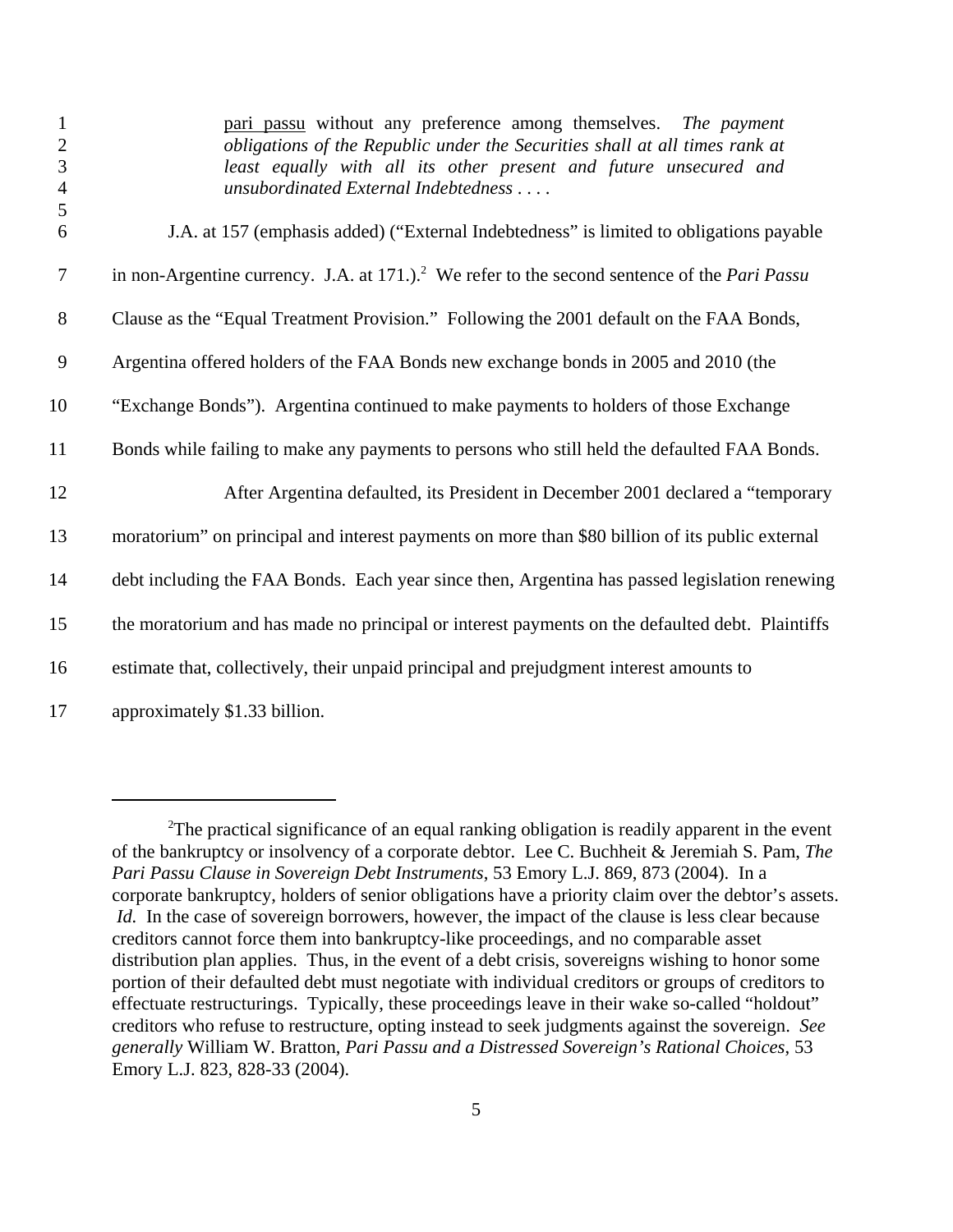| $\mathbf{1}$                                       | The plaintiffs allege that Argentina's conduct violated the <i>Pari Passu</i> Clause by                                                                                                                                                                                                                                                                                                                                                                                                                                                                                                                                                    |
|----------------------------------------------------|--------------------------------------------------------------------------------------------------------------------------------------------------------------------------------------------------------------------------------------------------------------------------------------------------------------------------------------------------------------------------------------------------------------------------------------------------------------------------------------------------------------------------------------------------------------------------------------------------------------------------------------------|
| $\overline{2}$                                     | both subordinating their FAA Bonds to the Exchange Bonds and lowering the ranking of their                                                                                                                                                                                                                                                                                                                                                                                                                                                                                                                                                 |
| 3                                                  | FAA Bonds below the Exchange Bonds. The primary issues on appeal are whether Argentina                                                                                                                                                                                                                                                                                                                                                                                                                                                                                                                                                     |
| 4                                                  | violated the <i>Pari Passu</i> Clause, and if so, whether the remedy the district court ordered was                                                                                                                                                                                                                                                                                                                                                                                                                                                                                                                                        |
| 5                                                  | appropriate.                                                                                                                                                                                                                                                                                                                                                                                                                                                                                                                                                                                                                               |
| 6                                                  | <b>Argentina's Restructurings</b>                                                                                                                                                                                                                                                                                                                                                                                                                                                                                                                                                                                                          |
| 7                                                  | In 2005, Argentina initiated an exchange offer in which it allowed FAA                                                                                                                                                                                                                                                                                                                                                                                                                                                                                                                                                                     |
| $8\,$                                              | bondholders to exchange their defaulted bonds for new unsecured and unsubordinated external                                                                                                                                                                                                                                                                                                                                                                                                                                                                                                                                                |
| 9                                                  | debt at a rate of 25 to 29 cents on the dollar. In exchange for the new debt, participants agreed to                                                                                                                                                                                                                                                                                                                                                                                                                                                                                                                                       |
| 10                                                 | forgo various rights and remedies previously available under the FAA. To induce creditors to                                                                                                                                                                                                                                                                                                                                                                                                                                                                                                                                               |
| 11                                                 | accept the exchange offer, Argentina stated in the prospectus under "Risks of Not Participating                                                                                                                                                                                                                                                                                                                                                                                                                                                                                                                                            |
| 12                                                 | in [the] Exchange Offer" the following:                                                                                                                                                                                                                                                                                                                                                                                                                                                                                                                                                                                                    |
| 13<br>14<br>15<br>16<br>17<br>18<br>19<br>20<br>21 | Existing defaulted bonds eligible for exchange that are not tendered<br>may remain in default indefinitely. As of June 30, 2004, Argentina was in<br>default on approximately U.S. \$102.6 billion of its public indebtedness<br>The Government has announced that it has no intention of resuming<br>payment on any bonds eligible to participate in [the] exchange offer that<br>are not tendered or otherwise restructured as part of such transaction.<br>Consequently, if you elect not to tender your bonds in an exchange offer<br>there can be no assurance that you will receive any future payments in<br>respect of your bonds. |
| 22<br>23                                           | 2005 Prospectus, J.A. at 465 (second emphasis added).                                                                                                                                                                                                                                                                                                                                                                                                                                                                                                                                                                                      |
| 24                                                 | That same year, in order to exert additional pressure on bondholders to accept the                                                                                                                                                                                                                                                                                                                                                                                                                                                                                                                                                         |
| 25                                                 | exchange offer, the Argentine legislature passed Law 26,017 (the "Lock Law") declaring that:                                                                                                                                                                                                                                                                                                                                                                                                                                                                                                                                               |
| 26<br>27<br>28                                     | Article 2 – The national Executive Power may not, with respect to the<br>bonds , reopen the swap process established in the [2005 exchange offer].                                                                                                                                                                                                                                                                                                                                                                                                                                                                                         |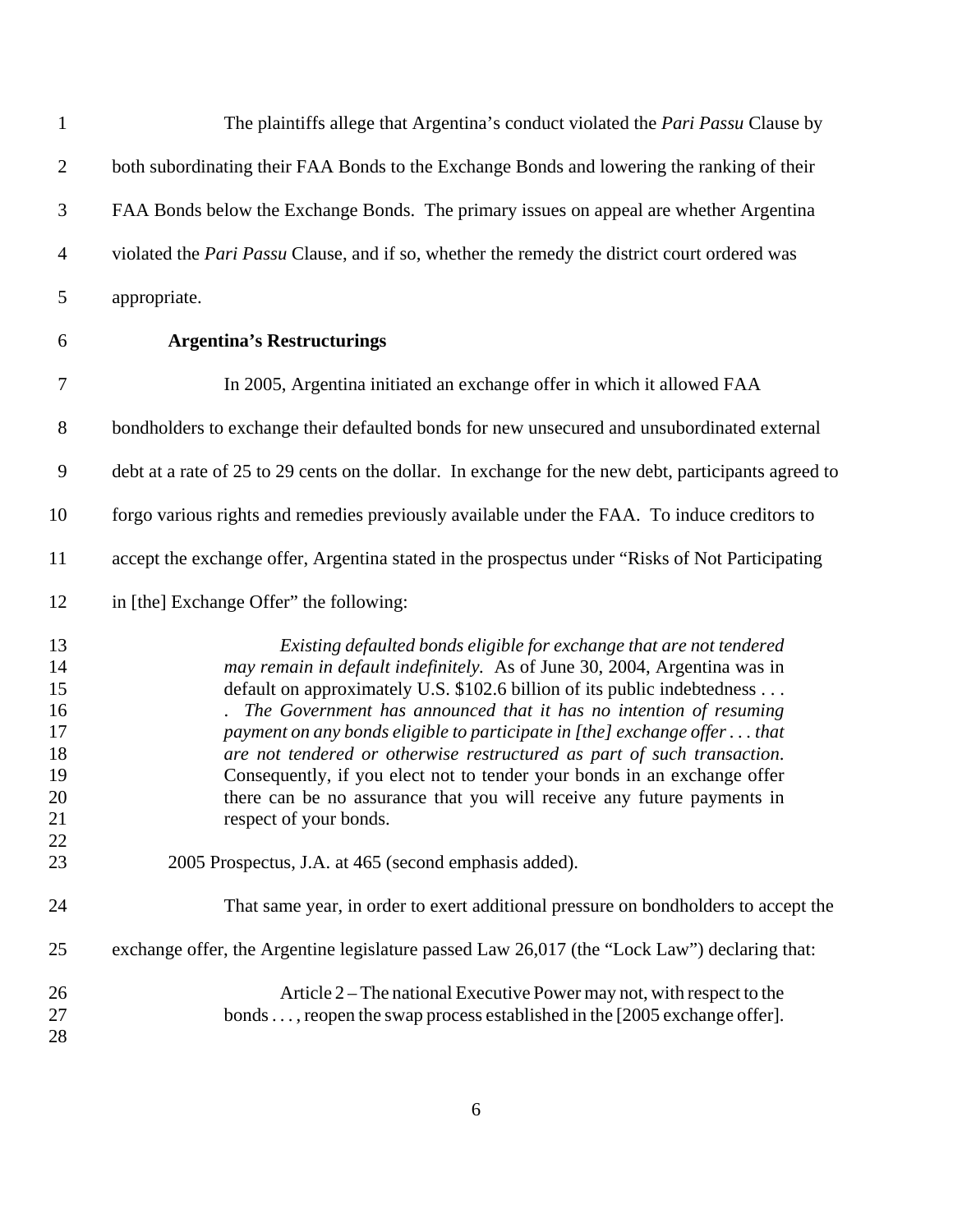| $\mathbf{1}$        | Article $3$ – The national State shall be prohibited from conducting                                   |
|---------------------|--------------------------------------------------------------------------------------------------------|
| $\overline{c}$<br>3 | any type of in-court, out-of-court or private settlement with respect to the<br>$bonds \ldots$ .       |
| $\overline{4}$      |                                                                                                        |
| 5                   | Article 4 – The national Executive Power must remove the bonds                                         |
| 6                   | from listing on all domestic and foreign securities markets and                                        |
| 7                   | exchanges.                                                                                             |
| 8                   | 2005 Lock Law, J.A. at 436 (emphasis added). The 2005 exchange offer closed in June                    |
| 9                   | 2005 with a 76% participation rate, representing a par value of \$62.3 billion. Plaintiffs did not     |
| 10                  | participate.                                                                                           |
| 11                  | In 2010, Argentina initiated a second exchange offer with a payment scheme                             |
| 12                  | substantially identical to the 2005 offer. To overcome the Lock Law's prohibition against              |
| 13                  | reopening the exchange, Argentina temporarily suspended the Lock Law (the "Lock Law                    |
| 14                  | Suspension"). <sup>3</sup> Like the 2005 prospectus, the 2010 exchange offer prospectus also warned of |
| 15                  | "Risks of Not Participating in the [2010 restructuring]":                                              |
| 16                  | Eligible Securities that are in default and that are not tendered                                      |
| 17                  | may remain in default indefinitely and, if you elect to litigate, Argentina                            |
| 18                  | intends to oppose such attempts to collect on its defaulted debt.                                      |
| 19                  |                                                                                                        |
| 20                  | Eligible Securities in default that are not exchanged                                                  |
| 21                  | pursuant to the Invitation may remain in default indefinitely. In light of its                         |

<sup>3</sup> The Lock Law Suspension, Law 26,547, explained that

[t]he holders of government bonds that were eligible for the [2005] swap . . . who wish to participate in the [2010] restructuring . . . will have to waive all of the rights that pertain to them by virtue of the [FAA Bonds], including those rights that may have been recognized by any judicial or administrative judgment, . . . and waive and discharge the Republic of Argentina of any judicial . . . action, initiated or that may be initiated in the future, with regard to the [FAA Bonds] . . . . It is prohibited to offer the holders of government bonds who may have initiated judicial . . . action, more favorable treatment than what is offered to those who have not done so.

Lock Law Suspension, J.A. at 440.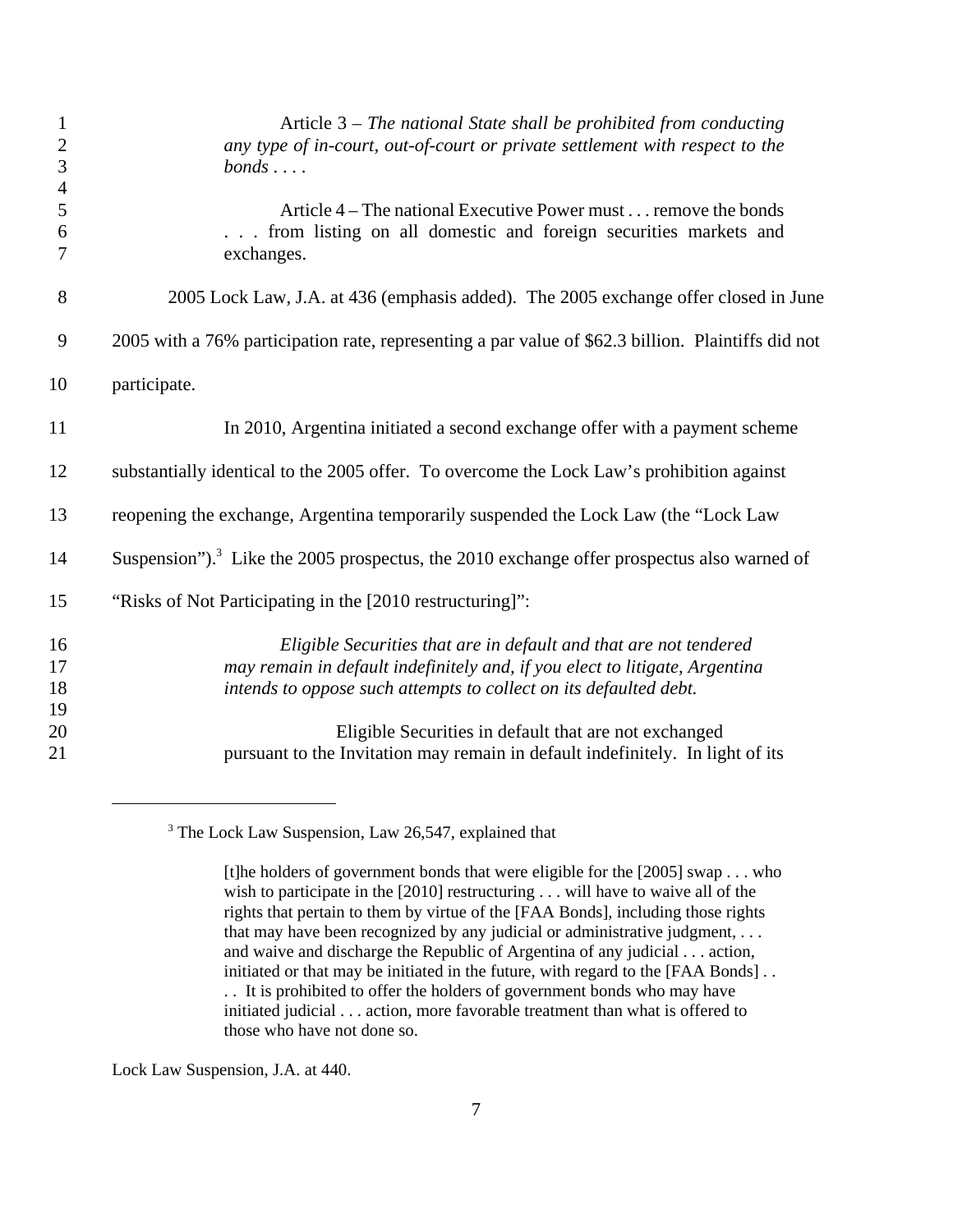| $\mathbf{1}$     | financial and legal constraints, Argentina does not expect to resume                                      |
|------------------|-----------------------------------------------------------------------------------------------------------|
| $\overline{2}$   | payments on any Eligible Securities in default that remain outstanding                                    |
| 3                | following the expiration of the Invitation. Argentina has opposed                                         |
| $\overline{4}$   | vigorously, and intends to continue to oppose, attempts by holders who                                    |
| 5                | did not participate in its prior exchange offers to collect on its defaulted                              |
| 6                | debt through litigation and other legal proceedings against                                               |
| $\boldsymbol{7}$ | Argentina. Argentina remains subject to significant legal constraints                                     |
| $8\,$            | regarding its defaulted debt                                                                              |
| $\overline{9}$   | Consequently, if you elect not to tender your Eligible                                                    |
| 10               | Securities in default pursuant to the Invitation there can be no assurance                                |
| 11               | that you will receive any future payments or be able to collect through                                   |
| 12               | litigation in respect of your Eligible Securities in default.                                             |
|                  |                                                                                                           |
| 13               | 2010 Prospectus, J.A. at 980 (second and third emphases added). As with the 2005                          |
| 14               | exchange offer, plaintiffs did not participate in the 2010 restructuring. After the two exchange          |
| 15               | offers, Argentina had restructured over 91% of the foreign debt on which it had defaulted in              |
| 16               | 2001.                                                                                                     |
| 17               | An important new feature of the Exchange Bonds was that they included                                     |
| 18               | "collective action" clauses. These clauses permit Argentina to amend the terms of the bonds and           |
| 19               | to bind dissenting bondholders if a sufficient number of bondholders (66 2/3% to 75% of the               |
| 20               | aggregate principal amount of a given series) agree. <sup>4</sup> With the inclusion of collective action |
| 21               | clauses, the type of "holdout" litigation at issue here is not likely to reoccur.                         |
| 22               | Argentina has made all payments due on the debt it restructured in 2005 and                               |
| 23               | 2010. Under the indentures for the 2005 and 2010 Exchange Bonds, Argentina makes principal                |
| 24               | and interest payments to a trustee in Argentina that in turn makes an electronic funds transfer           |
| 25               | ("EFT") to U.S.-registered exchange bondholders. The EFTs are made from the trustee's non-                |

 *See* 2010 Prospectus at 122, J.A. at 1054 (providing that certain "modification[s] to the terms and conditions of [the Exchange Bonds] . . . may generally be made, and future compliance therewith may be waived, with the consent of Argentina and the holders of not less than 75% in aggregate principal amount or notional amount . . . of the [Exchange Bonds] at the time outstanding.").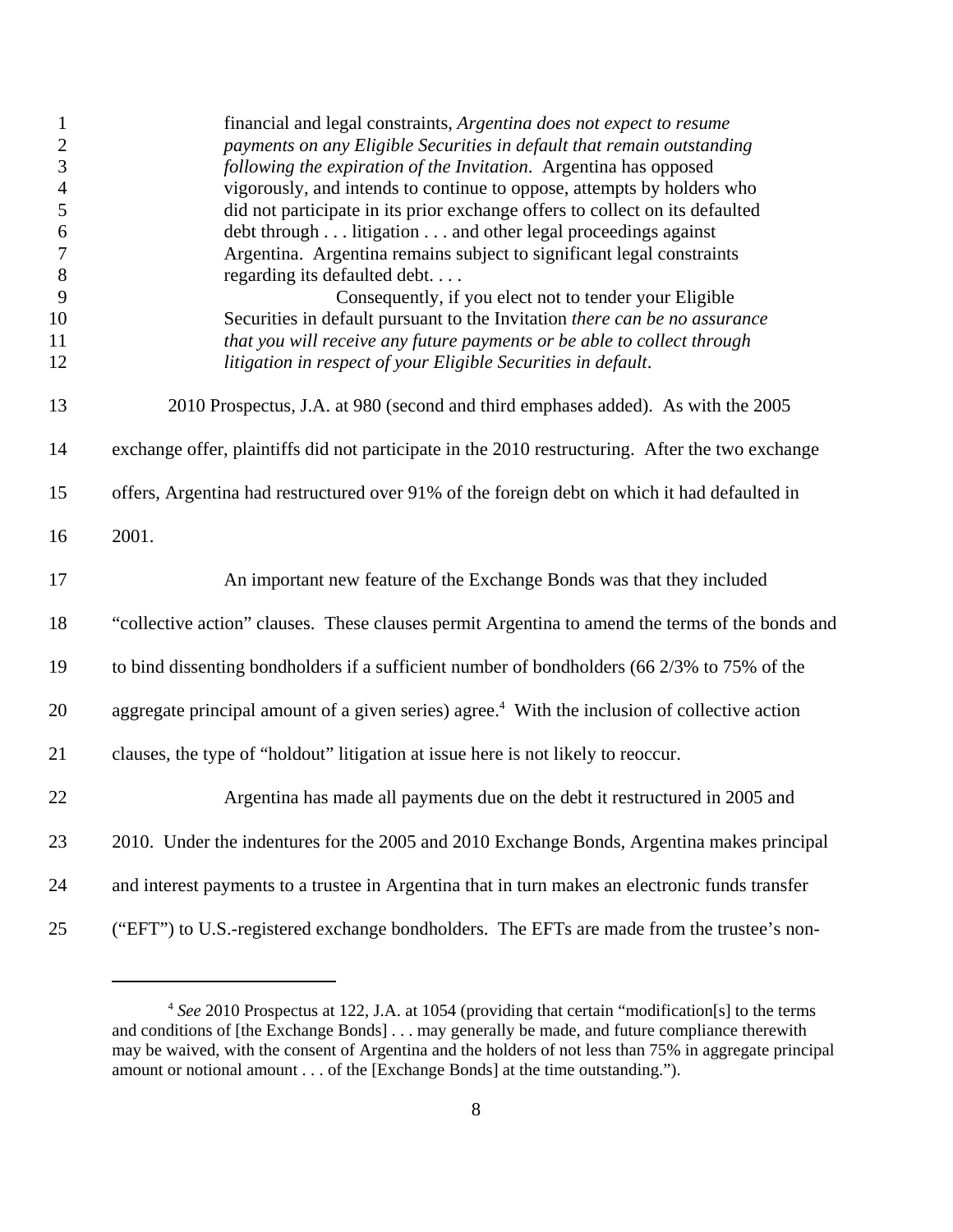1 U.S. bank to the registered holder's U.S. bank, often routed through one or more intermediary 2 banks.

## 3 **Proceedings Below**

| $\overline{4}$ | Plaintiffs sued Argentina on the defaulted FAA Bonds at various points from                                |
|----------------|------------------------------------------------------------------------------------------------------------|
| 5              | 2009 to 2011, alleging breach of contract and seeking injunctive relief, including specific                |
| 6              | performance of the Equal Treatment Provision. <sup>5</sup> The FAA is governed by New York law and         |
| $\overline{7}$ | further provides for jurisdiction in "any state or federal court in The City of New York." J.A. at         |
| 8              | 184. However, Argentina's courts have held that the Lock Law and the moratoria on payments                 |
| 9              | prevent them from recognizing New York judgments regarding the FAA Bonds. In SEC filings,                  |
| 10             | Argentina has stated that it has classified unexchanged FAA Bonds as a category separate from              |
| 11             | its regular debt and that, since 2005, it has "not [been] in a legal position to pay" that                 |
| 12             | category. Republic of Arg., Annual Report (Form 18-K) ("18-K"), at 2, 11 (Sept. 30, 2011)                  |
| 13             | In December 2011, the district court granted plaintiffs partial summary judgment                           |
| 14             | (the "Declaratory Orders"). <sup>6</sup> The court observed that the Republic violates the Equal Treatment |

<sup>&</sup>lt;sup>5</sup> In separate litigation on different bonds, plaintiffs hold judgments against Argentina that, as we have seen, its courts have refused to honor, and the FSIA has largely prevented plaintiffs from attaching the Republic's foreign assets to satisfy those judgments*. See, e.g.*, *EM Ltd. v. Republic of Arg.*, 473 F.3d 463, 472 (2d Cir. 2007) (affirming vacatur of attachment of central bank reserves); *NML Capital, Ltd. v. Banco Central de la República Arg.*, 652 F.3d 172, 197 (2d Cir. 2011) (vacating attachment of same reserves); *Aurelius Capital Partners, LP v. Republic of Arg.*, 584 F.3d 120, 131 (2d Cir. 2009) (rejecting attempt to restrain assets to be acquired by Argentine social security system); *but see NML Capital Ltd. v. Republic of Arg.*, 680 F.3d 254, 260 (2d Cir. 2012) (affirming attachment and restraining orders); *EM Ltd. v. Republic of Arg.*, 389 F. App'x 38, 43 (2d Cir. 2010) (affirming post-judgment restraint and pre-judgment attachment orders on certain assets of Argentina held in trust in the United States).

<sup>&</sup>lt;sup>6</sup> The remainder of the procedural history discussed below, while referencing "plaintiffs," describes the district court's rulings with respect to NML Capital. The court subsequently entered essentially identical judgments with respect to all other plaintiffs.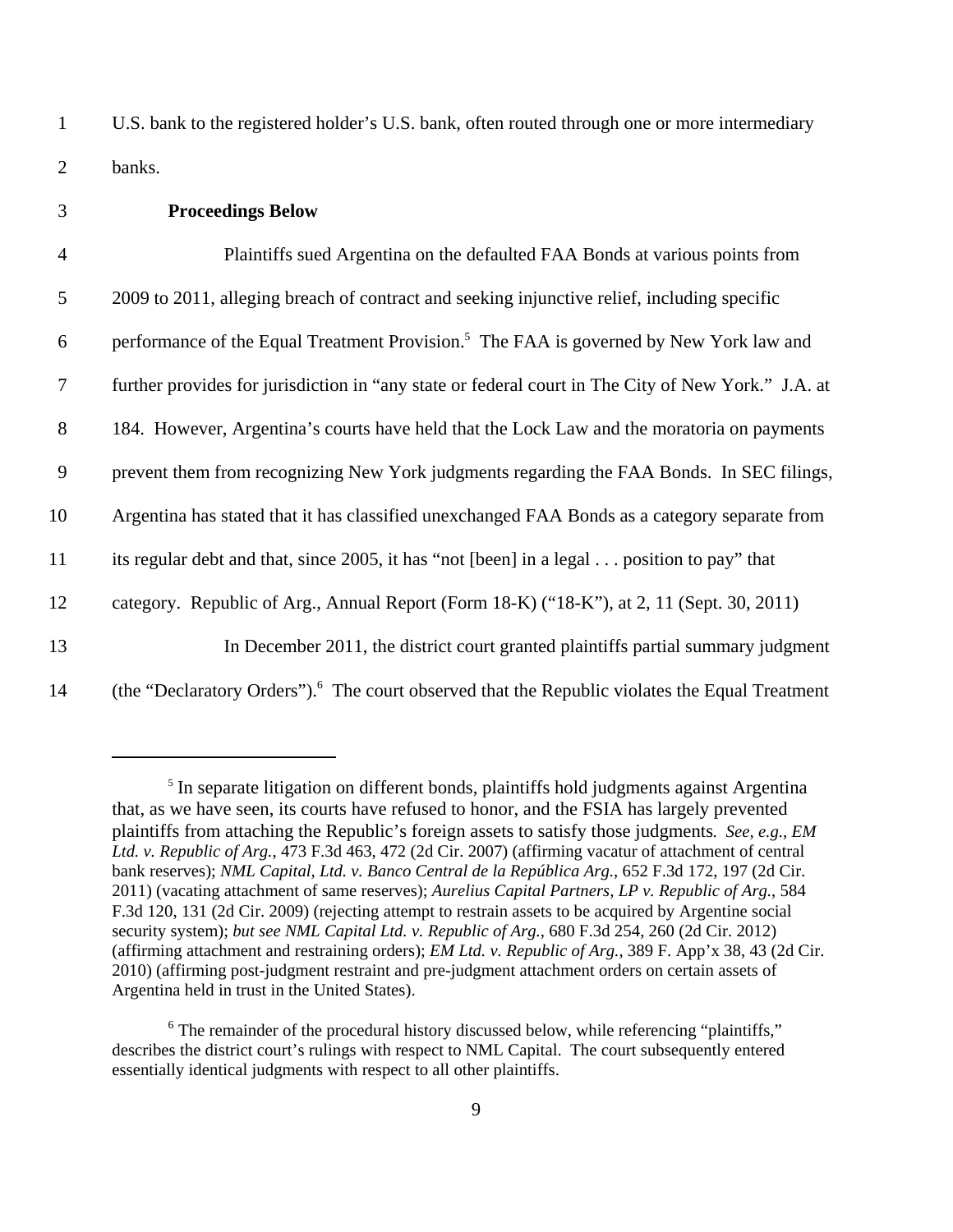| $\overline{2}$                                                                  | below that of any other present or future unsecured and unsubordinated External Indebtedness."                                                                                                                                                                                                                                                                                                                                                                                                                                                                                                                                                                                                                                                                              |
|---------------------------------------------------------------------------------|-----------------------------------------------------------------------------------------------------------------------------------------------------------------------------------------------------------------------------------------------------------------------------------------------------------------------------------------------------------------------------------------------------------------------------------------------------------------------------------------------------------------------------------------------------------------------------------------------------------------------------------------------------------------------------------------------------------------------------------------------------------------------------|
| 3                                                                               | The district court then held that Argentina "lowered the rank" of plaintiffs' bonds in two ways:                                                                                                                                                                                                                                                                                                                                                                                                                                                                                                                                                                                                                                                                            |
| $\overline{4}$                                                                  | (1) "when it made payments currently due under the Exchange Bonds, while persisting in its                                                                                                                                                                                                                                                                                                                                                                                                                                                                                                                                                                                                                                                                                  |
| 5                                                                               | refusal to satisfy its payment obligations currently due under [plaintiffs'] Bonds" and (2) "when                                                                                                                                                                                                                                                                                                                                                                                                                                                                                                                                                                                                                                                                           |
| 6                                                                               | it enacted [the Lock Law] and [the Lock Law Suspension]." Special App. at 13-14. As the court                                                                                                                                                                                                                                                                                                                                                                                                                                                                                                                                                                                                                                                                               |
| $\tau$                                                                          | explained:                                                                                                                                                                                                                                                                                                                                                                                                                                                                                                                                                                                                                                                                                                                                                                  |
| 8<br>$\overline{9}$<br>10<br>11<br>12<br>13<br>14<br>15<br>16<br>17<br>18<br>19 | it's hard for me to believe that there is not a violation of the [Equal]<br>Treatment Provision] accomplished by the congressional legislation in '05<br>and '10, simply saying that the Republic will not honor these judgments. It<br>is difficult to imagine anything would reduce the rank, reduce the equal<br>status or simply wipe out the equal status of these bonds under the [Equal<br>Treatment Provision] [more than the Lock Law and the Lock Law<br>Suspension] [The Equal Treatment Provision] can't be interpreted to<br>allow the Argentine government to simply declare that these judgments will<br>not be paid, and that's what they have done.<br>J.A. at 2124.<br>In January 2012, the district court issued a temporary restraining order enjoining |
| 20                                                                              | Argentina                                                                                                                                                                                                                                                                                                                                                                                                                                                                                                                                                                                                                                                                                                                                                                   |
| 21<br>22<br>23<br>24<br>25<br>26<br>27                                          | from altering or amending the processes or specific transfer<br>mechanisms (including the use of specific firms) by which it makes payments<br>due to holders of bonds or other securities issued pursuant to its 2005 and<br>2010 exchange offers, including without limitation by using agents, financial<br>intermediaries and financial vehicles other than those used at the time of this<br>Order.                                                                                                                                                                                                                                                                                                                                                                    |
| 28                                                                              | Special App. at 26.                                                                                                                                                                                                                                                                                                                                                                                                                                                                                                                                                                                                                                                                                                                                                         |
| 29                                                                              | <b>The District Court's Injunctions</b>                                                                                                                                                                                                                                                                                                                                                                                                                                                                                                                                                                                                                                                                                                                                     |
| 30                                                                              | In February 2012, the district court granted injunctive relief, ordering Argentina                                                                                                                                                                                                                                                                                                                                                                                                                                                                                                                                                                                                                                                                                          |
| 31                                                                              | to specifically perform its obligations under the Equal Treatment Provision (the "Injunctions").                                                                                                                                                                                                                                                                                                                                                                                                                                                                                                                                                                                                                                                                            |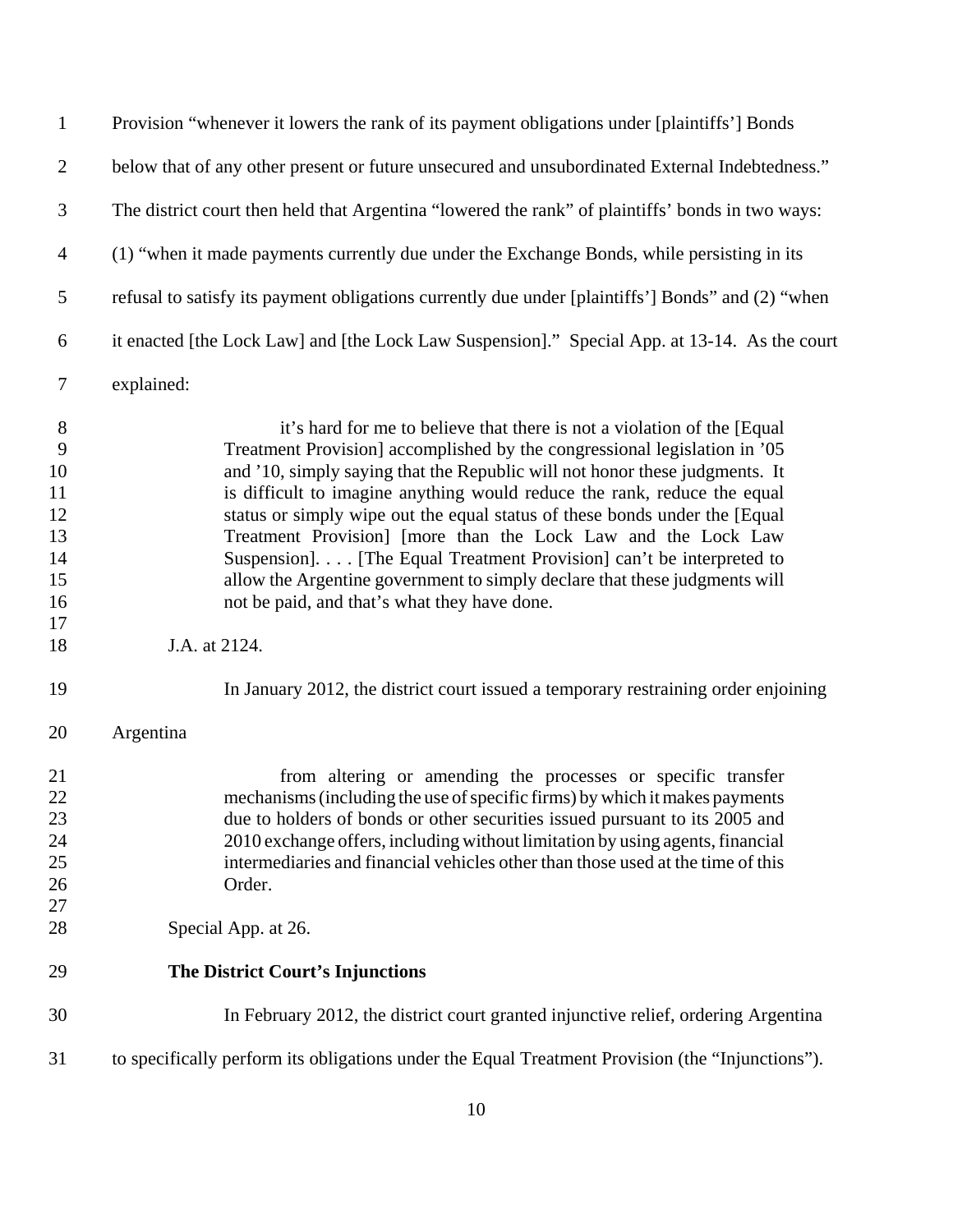| $\mathbf{1}$     | Id. at 38. The Injunctions provide that "whenever the Republic pays any amount due under the               |
|------------------|------------------------------------------------------------------------------------------------------------|
| $\overline{2}$   | terms of the [exchange] bonds," it must "concurrently or in advance" pay plaintiffs the same               |
| $\mathfrak{Z}$   | fraction of the amount due to them (the "Ratable Payment"). <sup>7</sup> We are unable to discern from the |
| $\overline{4}$   | record precisely how this formula is intended to operate. It could be read to mean that if, for            |
| $\mathfrak{S}$   | example, Argentina owed the holders of restructured debt \$100,000 in interest and paid 100% of            |
| $\boldsymbol{6}$ | that amount then it would be required to pay the plaintiffs 100% of the accelerated principal and          |
| $\boldsymbol{7}$ | all accrued interest. Or it could be read to mean that, if such a \$100,000 payment to the                 |
| $8\,$            | exchange bondholders represented 1% of the principal and interest outstanding on the                       |
| 9                | restructured debt, then Argentina must pay plaintiffs 1% of the amount owed to them. We                    |
| 10               | cannot tell precisely what result the district court intended. On remand the district court will           |
| 11               | have the opportunity to clarify precisely how it intends this injunction to operate.                       |
| 12               | Anticipating that Argentina would refuse to comply with the Injunctions and in                             |
| 13               | order to facilitate payment, the district court ordered that copies of the Injunctions be provided to      |
| 14               | "all parties involved, directly or indirectly, in advising upon, preparing, processing, or                 |
| 15               | facilitating any payment on the Exchange Bonds." These could include Argentina's agent-banks               |
| 16               | located in New York that hold money in trust for the exchange bondholders and process                      |
| 17               | payments to them under the terms of those bonds. Under Rule $65(d)(2)$ , parties, their "officers,         |
| 18               | agents, servants, employees, and attorneys," as well as "other persons who are in active concert           |

 $<sup>7</sup>$  Under the Injunctions' terms, calculating the Ratable Payment requires first determining a</sup> "Payment Percentage," a fraction calculated by dividing "the amount actually paid or which the Republic intends to pay under the terms of the Exchange Bonds by the total amount then due under the terms of the Exchange Bonds." Special App. at 39. The Payment Percentage is in turn multiplied by "the total amount currently due to [plaintiffs]," including pre-judgment interest. *Id.* Because Argentina has defaulted on all of plaintiffs' bonds, the "amount currently due" on the FAA Bonds is the amount due under the FAA's Acceleration Clause – the entire principal amount of the bonds – plus pre-judgment interest which, according to plaintiffs, totals approximately \$1.33 billion.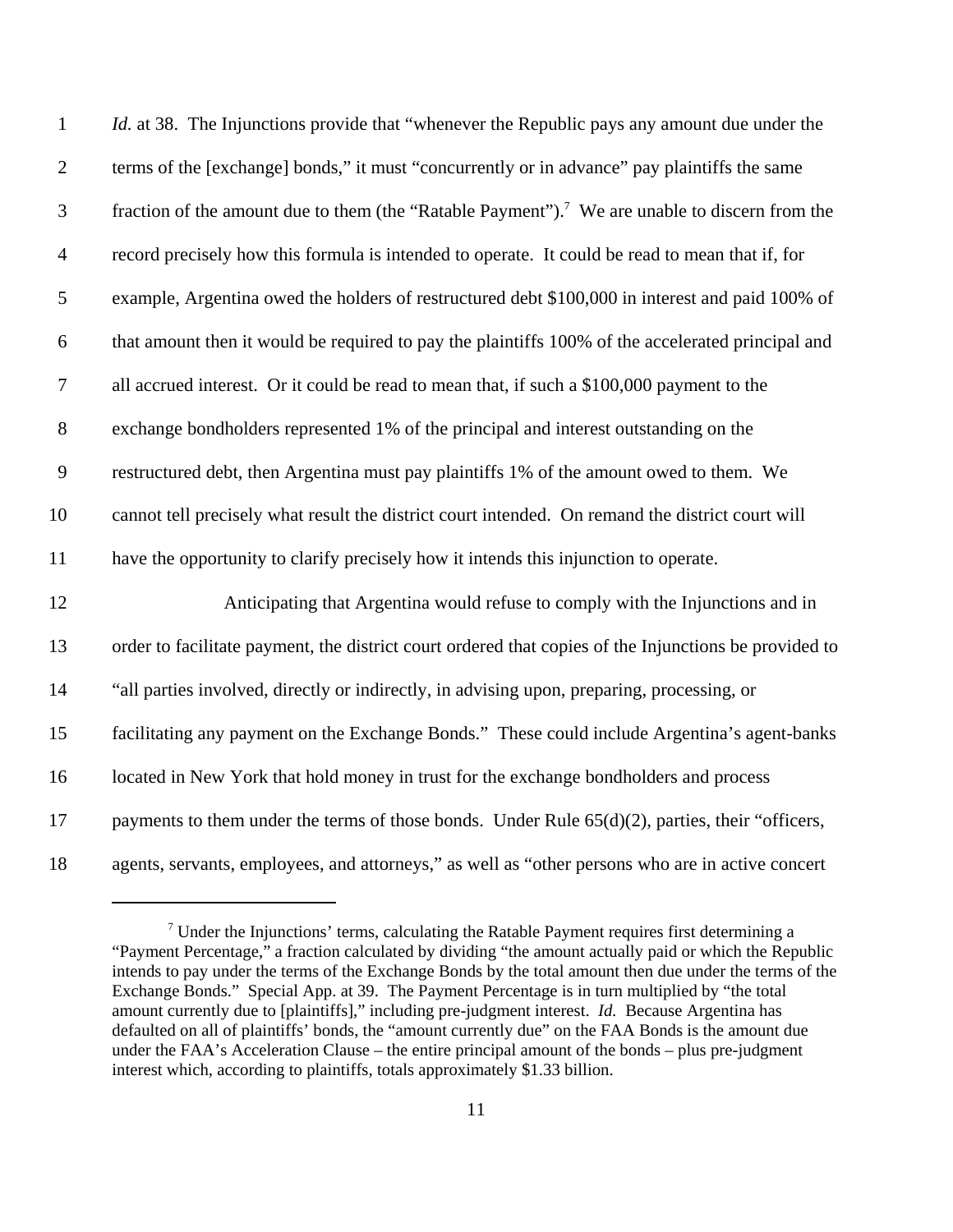| $\mathbf{1}$                                                          | or participation with" them, are bound by injunctions. Furthermore, the Injunctions expressly                                                                                                                                                                                                                                                                         |
|-----------------------------------------------------------------------|-----------------------------------------------------------------------------------------------------------------------------------------------------------------------------------------------------------------------------------------------------------------------------------------------------------------------------------------------------------------------|
| $\overline{2}$                                                        | prohibit Argentina's agents from                                                                                                                                                                                                                                                                                                                                      |
| 3<br>$\overline{4}$<br>5<br>$\boldsymbol{6}$<br>$\boldsymbol{7}$<br>8 | aiding and abetting any violation of this ORDER, including any<br>further violation by [Argentina] of its obligations under [the Equal Treatment]<br>Provision], such as any effort to make payments under the terms of the<br>Exchange Bonds without also concurrently or in advance making a ratable<br>payment to [plaintiffs].                                    |
| 9                                                                     | Special App. at 40.                                                                                                                                                                                                                                                                                                                                                   |
| 10                                                                    | To give effect to this provision, the Injunctions prevent Argentina from "altering"                                                                                                                                                                                                                                                                                   |
| 11                                                                    | or amending the processes or specific transfer mechanisms by which it makes payments on the                                                                                                                                                                                                                                                                           |
| 12                                                                    | Exchange Bonds" without approval of the court (the "Preliminary Injunction"). Special App. at                                                                                                                                                                                                                                                                         |
| 13                                                                    | 40. Finally, the Injunctions require Argentina to certify to the court, concurrently or in advance                                                                                                                                                                                                                                                                    |
| 14                                                                    | of making a payment on the Exchange Bonds, that it has satisfied its obligations under the                                                                                                                                                                                                                                                                            |
| 15                                                                    | Injunctions.                                                                                                                                                                                                                                                                                                                                                          |
| 16                                                                    | In justifying the remedy ordered, the court reasoned that                                                                                                                                                                                                                                                                                                             |
| 17<br>18<br>19<br>20<br>21<br>22                                      | [a]bsent equitable relief, [plaintiffs] would suffer irreparable harm<br>because the Republic's payment obligations to [plaintiffs] would remain<br>debased of their contractually-guaranteed status, and [plaintiffs] would never<br>be restored to the position [they were] promised that [they] would hold<br>relative to other creditors in the event of default. |
| 23                                                                    | <i>Id.</i> at 37. Further, there was no adequate remedy at law "because the Republic has made                                                                                                                                                                                                                                                                         |
| 24                                                                    | clear – indeed, it has codified in [the Lock Law] and [the Lock Law Suspension] – its intention                                                                                                                                                                                                                                                                       |
| 25                                                                    | to defy any money judgment issued by this Court." Id.                                                                                                                                                                                                                                                                                                                 |
| 26                                                                    | The court further reasoned that the balance of the equities tipped in plaintiffs'                                                                                                                                                                                                                                                                                     |
| 27                                                                    | favor because of (1) Argentina's "unprecedented, systematic scheme of making payments on                                                                                                                                                                                                                                                                              |
| 28                                                                    | other external indebtedness, after repudiating its payment obligations to Plaintiffs, in direct                                                                                                                                                                                                                                                                       |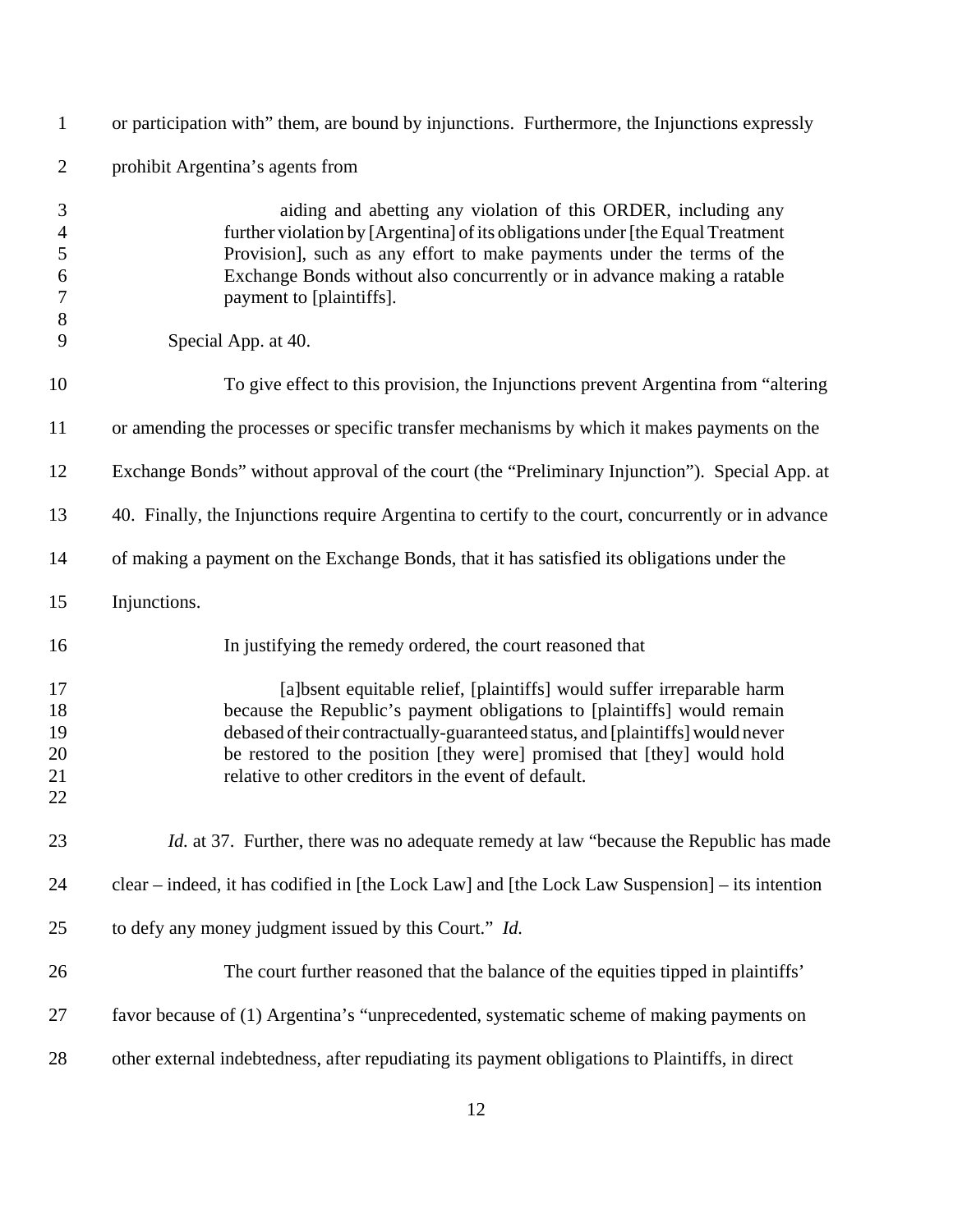| $\mathbf{1}$                                 | violation of the Equal Treatment Provision and (2) Argentina's ability to "violate [that                                                                                                                                                                                                                                                                                                                                                                                                                 |
|----------------------------------------------|----------------------------------------------------------------------------------------------------------------------------------------------------------------------------------------------------------------------------------------------------------------------------------------------------------------------------------------------------------------------------------------------------------------------------------------------------------------------------------------------------------|
| $\mathbf{2}$                                 | Provision] with impunity" in the absence of injunctive relief. <i>Id.</i> at 37-38. The district court                                                                                                                                                                                                                                                                                                                                                                                                   |
| $\mathfrak{Z}$                               | also stated that "if there was any belief that the Republic would honestly pay its obligations,                                                                                                                                                                                                                                                                                                                                                                                                          |
| $\overline{4}$                               | there wouldn't be any need for these kinds of paragraphs" in the Injunctions. J.A. at 2319. The                                                                                                                                                                                                                                                                                                                                                                                                          |
| 5                                            | court noted that the Injunctions "require[] of [Argentina] only that which it promised Plaintiffs                                                                                                                                                                                                                                                                                                                                                                                                        |
| 6                                            | and similarly situated creditors to induce those creditors to purchase [Argentina's] bonds." The                                                                                                                                                                                                                                                                                                                                                                                                         |
| $\boldsymbol{7}$                             | court further observed that Argentina now "has the financial wherewithal to meet its                                                                                                                                                                                                                                                                                                                                                                                                                     |
| $8\,$                                        | commitment of providing equal treatment to [plaintiffs] and [to the exchange bondholders]."                                                                                                                                                                                                                                                                                                                                                                                                              |
| $\mathbf{9}$                                 | Special App. at 37-38. As to the exchange bondholders, the Injunctions do not "jeopardiz[e]                                                                                                                                                                                                                                                                                                                                                                                                              |
| 10                                           | [their] rights" because "all that the Republic has to do" is "honor its legal obligations." J.A. at                                                                                                                                                                                                                                                                                                                                                                                                      |
| 11                                           | 2339. Finally,                                                                                                                                                                                                                                                                                                                                                                                                                                                                                           |
| 12<br>13<br>14<br>15<br>16<br>17<br>18<br>19 | [t]he public interest of enforcing contracts and upholding the rule of<br>law will be served by the issuance of th[ese] [Injunctions], particularly here,<br>where creditors of the Republic have no recourse to bankruptcy regimes to<br>protect their interests and must rely upon courts to enforce contractual<br>No less than any other entity entering into a commercial<br>promises.<br>transaction, there is a strong public interest in holding the Republic to its<br>contractual obligations. |
| 20                                           | Special App. at 38.8                                                                                                                                                                                                                                                                                                                                                                                                                                                                                     |
| 21                                           |                                                                                                                                                                                                                                                                                                                                                                                                                                                                                                          |
|                                              |                                                                                                                                                                                                                                                                                                                                                                                                                                                                                                          |

<sup>&</sup>lt;sup>8</sup> The court also rejected Argentina's argument that, because plaintiffs had full knowledge of the purported basis of their *Pari Passu* Clause claims as early as 2004, and yet waited until the 2010 exchange offer was completed to bring those claims, those claims were barred by the equitable defense of laches. The district court found "no merit" to the defense because any delay by plaintiffs in advancing their claim for equitable relief was due to the fact that they "were trying to do other things" to obtain payment on their bonds. J.A. at 2125, 2321; *see also id.* at 2339 ("The effort under the pari passu clause comes late. But it is absolutely true[,] and this court knows the facts and history painfully well, . . . that the plaintiffs have tried in many ways to enforce their rights. They are now attempting to make use of a very important provision in the [FAA]. . . . They are entitled to do so.").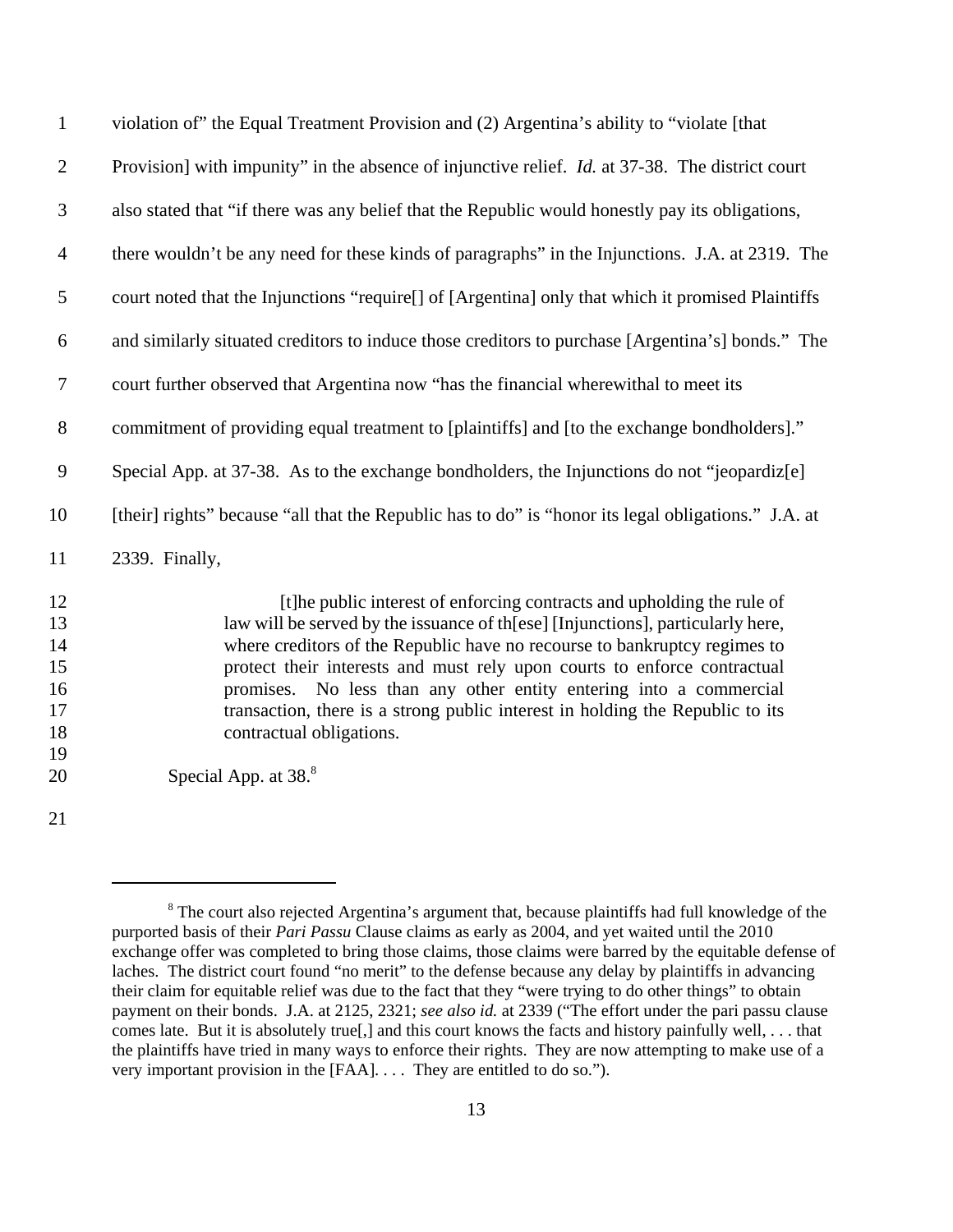## **Argentina's Appeal from the Injunctions**

| $\mathbf{2}$   | In March 2012, Argentina timely appealed from the Injunctions and the                             |
|----------------|---------------------------------------------------------------------------------------------------|
| 3              | Declaratory Orders. We have jurisdiction over the Injunctions under 28 U.S.C. § 1292(a)(1).       |
| $\overline{4}$ | The Declaratory Orders are also properly before us because they are "inextricably intertwined"    |
| 5              | with the Injunctions. Lamar Adver. of Penn, LLC v. Town of Orchard Park, N.Y., 356 F.3d 365,      |
| 6              | 371 (2d Cir. 2004). <sup>9</sup>                                                                  |
| $\overline{7}$ | Argentina advances a host of reasons as to why the district court erred. First, the               |
| $8\,$          | Republic argues that it has not violated the Equal Treatment Provision because it has not given   |
| 9              | the exchange bondholders a legally enforceable preference over the FAA Bonds in the event of      |
| 10             | default on the Exchange Bonds – even if it has favored the exchange bondholders by honoring       |
| 11             | their payment rights while violating plaintiffs'. Argentina contends that plaintiffs' bonds have  |
| 12             | always remained "direct, unconditional, unsecured and unsubordinated obligations of the           |
| 13             | Republic" with the same legal "rank" as any other debt – which is all the Equal Treatment         |
| 14             | Provision requires. Appellant's Br. 45-48. In any event, even if the Provision had been violated, |
| 15             | Argentina argues the contractually agreed upon remedy is acceleration, which has already          |
| 16             | occurred.                                                                                         |

<sup>&</sup>lt;sup>9</sup> In January 2012, after the district court issued the Declaratory Orders but before it entered the Injunctions, Argentina filed notices of appeal from the Orders "[o]ut of an excess of caution and to rebut any possible future argument that it did not preserve all appellate rights with respect to the Declaratory Orders." Appellant's Opp'n to Appellees' Mot. To Dismiss Prior Appeals at 5. Those appeals were subsequently consolidated with the ones over which we have jurisdiction. Therefore, there are two sets of appeals before this Court that Argentina concedes are "overlapping" and "clogging the dockets." *Id.* at 7. Because Argentina's second set of appeals have successfully reached this Court, Plaintiffs' motion to dismiss the first set of appeals is therefore granted. *See* Appellees' Mot. to Dismiss the Premature Appeals. The clerk of the court is directed to dismiss appeal nos. 12-105, 12-109, 12-111, 12-157, 12- 158, 12-163, 12-164, 12-170, 12-176, 12-185, 12-189, and 12-214.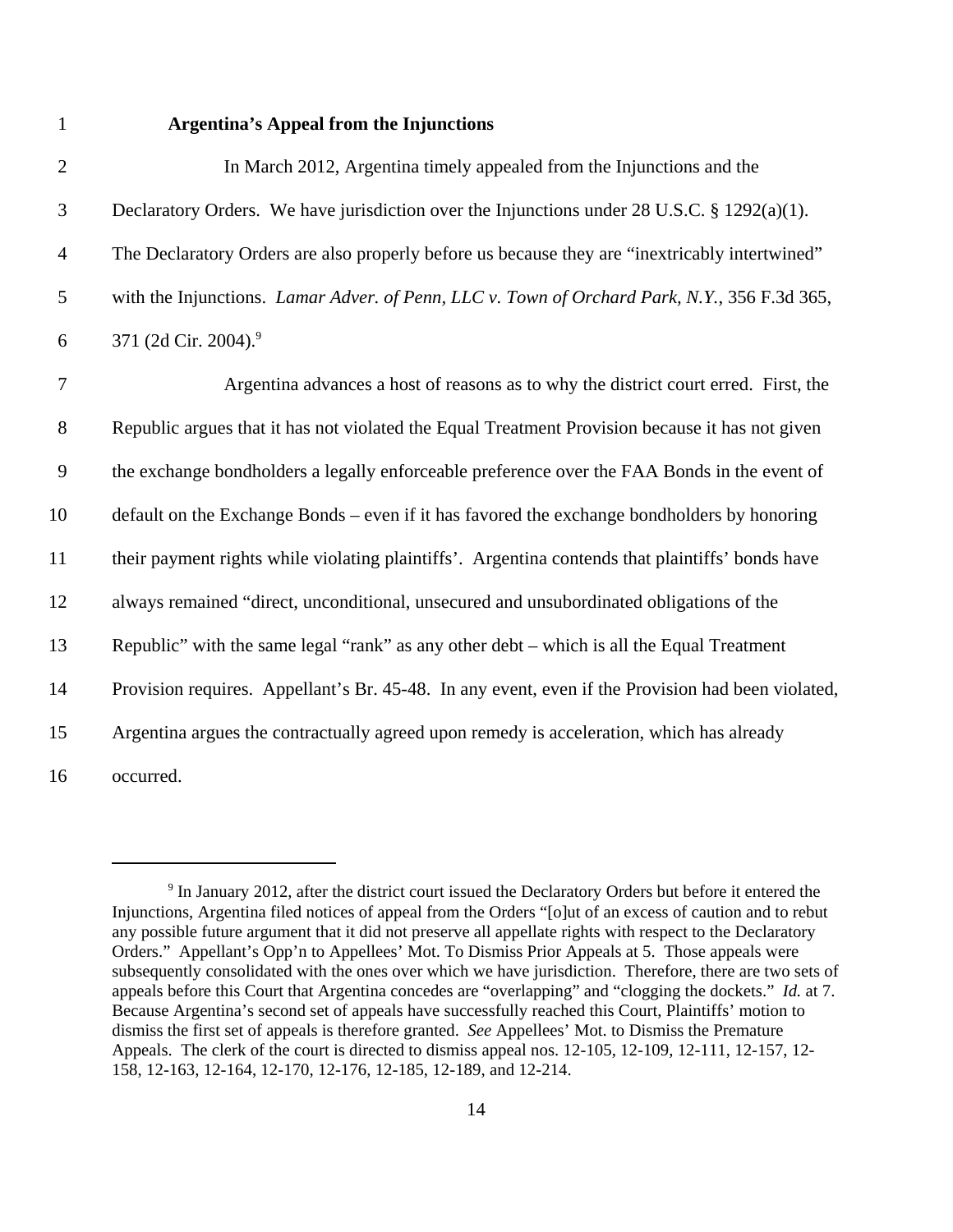| $\mathbf{1}$   | Second, Argentina argues that the Injunctions violate the FSIA by ordering the                      |
|----------------|-----------------------------------------------------------------------------------------------------|
| $\overline{2}$ | Republic to pay plaintiffs with immune property located outside the United States. Id. at 26-27     |
| $\mathfrak{Z}$ | (citing S&S Machinery Co. v. Masinexportimport, 706 F.2d 411, 418 (2d Cir. 1983) (holding           |
| 4              | district courts "may not grant, by injunction, relief which they may not provide by attachment").   |
| 5              | Third, the Republic contends that the assets the Injunctions restrain are not                       |
| 6              | property of the Republic, but are held in trust for exchange bondholders, and therefore, under      |
| $\tau$         | New York law, may not be reached by creditors. Moreover, the Injunctions, which by their            |
| 8              | terms apply to "indirect facilitators" of payments on the Exchange Bonds, Special App. at 39,       |
| 9              | violate the U.C.C., which prohibits injunctive relief against "intermediary banks" responsible for  |
| 10             | processing fund transfers. U.C.C. § 4-A-503 cmt. Since subjecting exchange bondholder money         |
| 11             | to process in U.S. courts is improper, Argentina argues, the court erroneously restricted it from   |
| 12             | utilizing other methods to service its debt.                                                        |
| 13             | Fourth, because the only harm plaintiffs suffer is monetary, Argentina argues that                  |
| 14             | the district court incorrectly concluded that such harm was irreparable.                            |
| 15             | Fifth, Argentina argues that the hardship to exchange bondholders and to the                        |
| 16             | Republic stemming from the Injunctions far outweighs the purported prejudice to "holdouts,"         |
| 17             | who bought their debt at or near default with full knowledge of the limitations on their ability to |
| 18             | collect. The Injunctions "will thrust the Republic into another economic crisis and undermin[e]     |
| 19             | the consensual [sovereign debt] restructuring process the United States has been at pains to foster |
| 20             | for the past several decades." Id.                                                                  |
| 21             | Sixth and finally, Argentina argues that plaintiffs' claims are barred by laches.                   |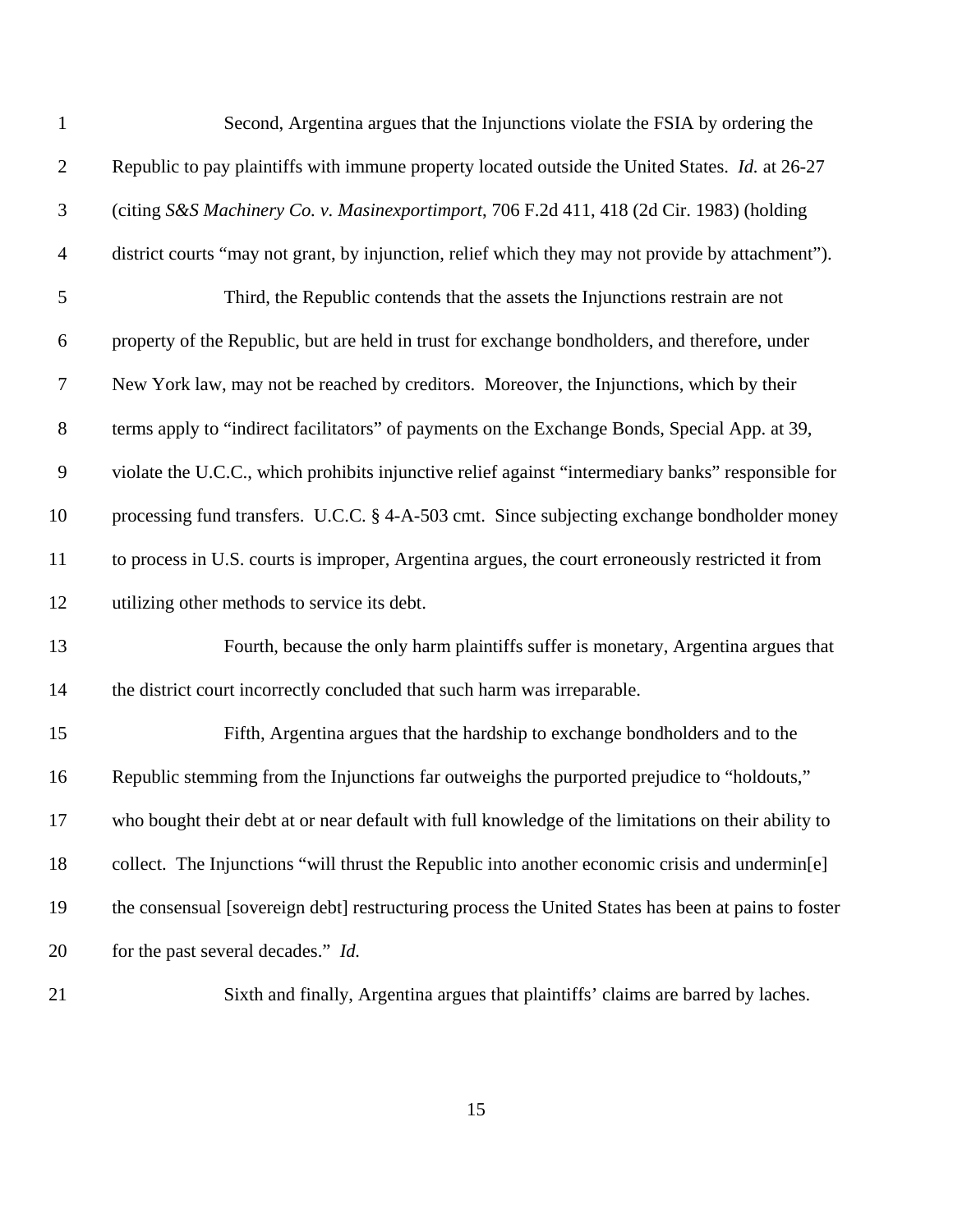| $\mathbf{1}$   | We review a district court's decision to grant equitable relief for abuse of                         |
|----------------|------------------------------------------------------------------------------------------------------|
| $\overline{2}$ | discretion. See Abrahamson v. Bd. of Educ. of Wappingers Falls Cent. Sch. Dist., 374 F.3d 66,        |
| $\mathfrak{Z}$ | 76 (2d Cir. 2004); Leasco Corp. v. Taussig, 473 F.2d 777, 786 (2d Cir. 1972); Citigroup Global       |
| $\overline{4}$ | Mkts., Inc. v. VCG Special Opportunities Master Fund Ltd., 598 F.3d 30, 34 (2d Cir. 2010). We        |
| 5              | review de novo a district court's grant of partial summary judgment. See Juliano v. Health           |
| 6              | Maint. Org. of N.J., Inc., 221 F.3d 279, 286 (2d Cir. 2000).                                         |
| 7              |                                                                                                      |
| 8              | <b>DISCUSSION</b>                                                                                    |
| 9              | I.                                                                                                   |
| 10             | We first address Argentina's argument that the district court erred in its                           |
| 11             | interpretation of the Equal Treatment Provision. The district court held that Argentina violated     |
| 12             | the Provision when it made payments currently due under the Exchange Bonds while persisting          |
| 13             | in its refusal to satisfy its payment obligations to plaintiffs and when it enacted the Lock Law     |
| 14             | and the Lock Law Suspension.                                                                         |
| 15             | "In New York, a bond is a contract" Arch Ins. Co. v. Precision Stone, Inc.,                          |
| 16             | 584 F.3d 33, 39 n.4 (2d Cir. 2009). Thus, the parties' dispute over the meaning of the Equal         |
| 17             | Treatment Provision presents a "simple question of contract interpretation." EM Ltd. v. Republic     |
| 18             | of Argentina, 382 F.3d 291, 292 (2d Cir. 2004) (interpreting Acceleration Clause in FAA).            |
| 19             | Argentina argues that the <i>Pari Passu</i> Clause is a boilerplate provision that, in the sovereign |
| 20             | context, "has been universally understood for over 50 years to provide protection from <i>legal</i>  |
| 21             | subordination or other discriminatory legal ranking by preventing the creation of legal priorities   |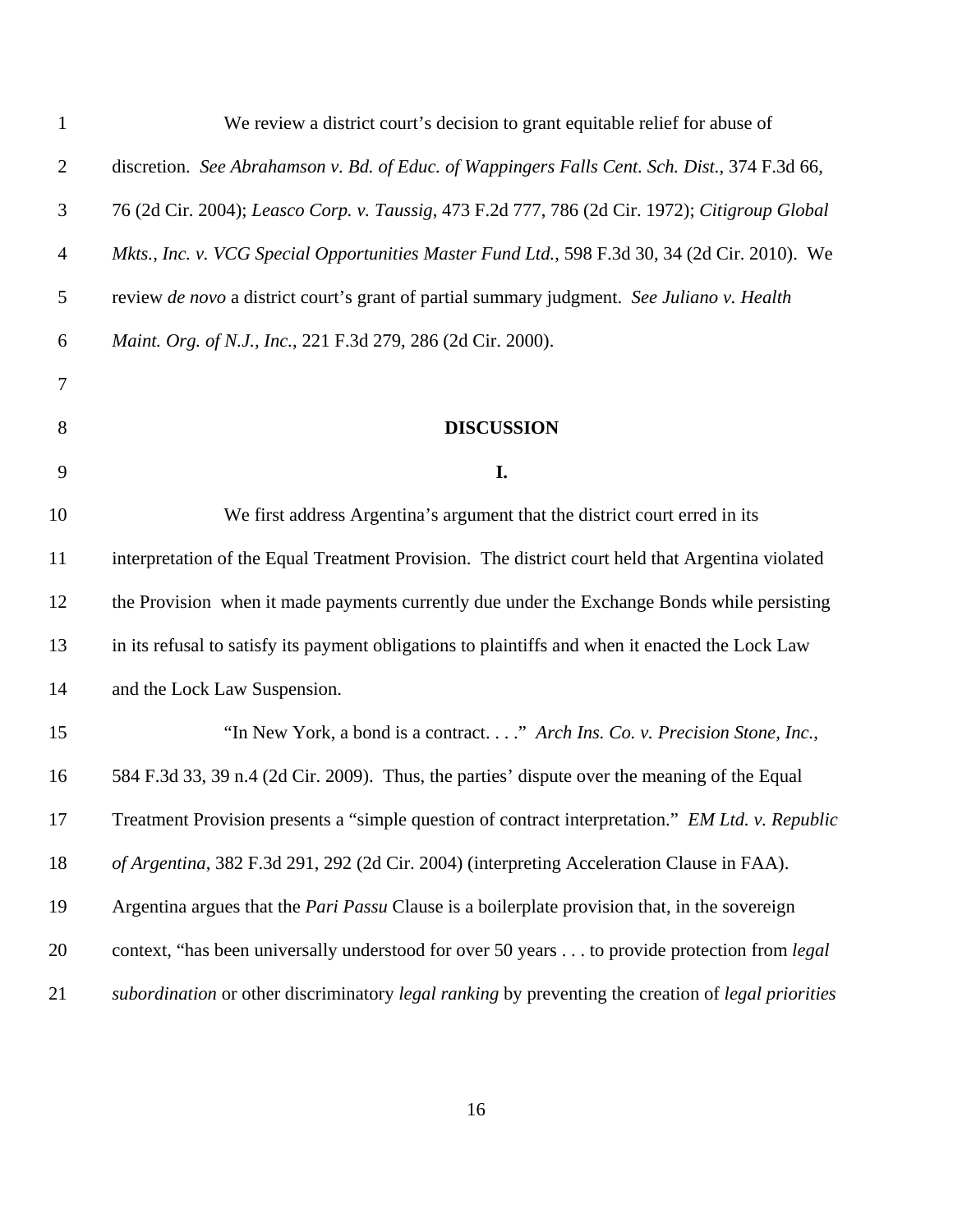by the sovereign in favor of creditors holding particular classes of debt." Appellant's Br. 32, 34 (emphasis added); *accord* Clearing House Amicus Br. 2, 10.

| $\mathfrak{Z}$ | We are unpersuaded that the clause has this well settled meaning. Argentina's                              |
|----------------|------------------------------------------------------------------------------------------------------------|
| $\overline{4}$ | selective recitation of context-specific quotations from arguably biased commentators and                  |
| 5              | institutions notwithstanding, the preferred construction of <i>pari passu</i> clauses in the sovereign     |
| 6              | debt context is far from "general, uniform and unvarying," Law Debenture Trust Co. of N.Y. v.              |
| $\overline{7}$ | Maverick Tube Corp., 595 F.3d 458, 466 (2d Cir. 2010) (quotation marks omitted). Argentina's               |
| $8\,$          | primary authorities and Argentina itself appear to concede as much. See Appellant's Reply Br.              |
| $\mathbf{9}$   | 21 n.9 ("[N]o one knows what the clause really means" (emphasis in Appellant's Reply Br.));                |
| 10             | Lee C. Buchheit, The Pari Passu Clause Sub Specie Aeternitatis, 10 Int'l Fin. L. Rev. 11, 11               |
| 11             | (1991) ("[N]o one seems quite sure what the clause really means, at least in the context of a loan         |
| 12             | to a sovereign borrower."); G. Mitu Gulati & Kenneth N. Klee, Sovereign Piracy, 56 Bus. Law                |
| 13             | 635, 646 (2001) ("I]n the sovereign context there is at least disagreement about the meaning of            |
| 14             | the clause."); Stephen Choi & G. Mitu Gulati, Contract As Statute, 104 Mich. L. Rev. 1129,                 |
| 15             | 1134 (2006) ("The leading commentators on sovereign contracts acknowledged that there exists               |
| 16             | ambiguity as to the meaning of this clause."); Philip R. Wood, Project Finance, Subordinated               |
| 17             | Debt and State Loans 165 (1995) ("In the state context, the meaning of the clause is uncertain             |
| 18             | because there is no hierarchy of payments which is legally enforced under a bankruptcy                     |
| 19             | regime."). In short, the record reveals that Argentina's interpretation of the <i>Pari Passu</i> Clause is |
| 20             | neither well settled nor uniformly acted upon.                                                             |
| 21             | Once we dispense with Argentina's customary usage argument it becomes clear                                |

 Once we dispense with Argentina's customary usage argument, it becomes clear that the real dispute is over what constitutes subordination under the *Pari Passu* Clause.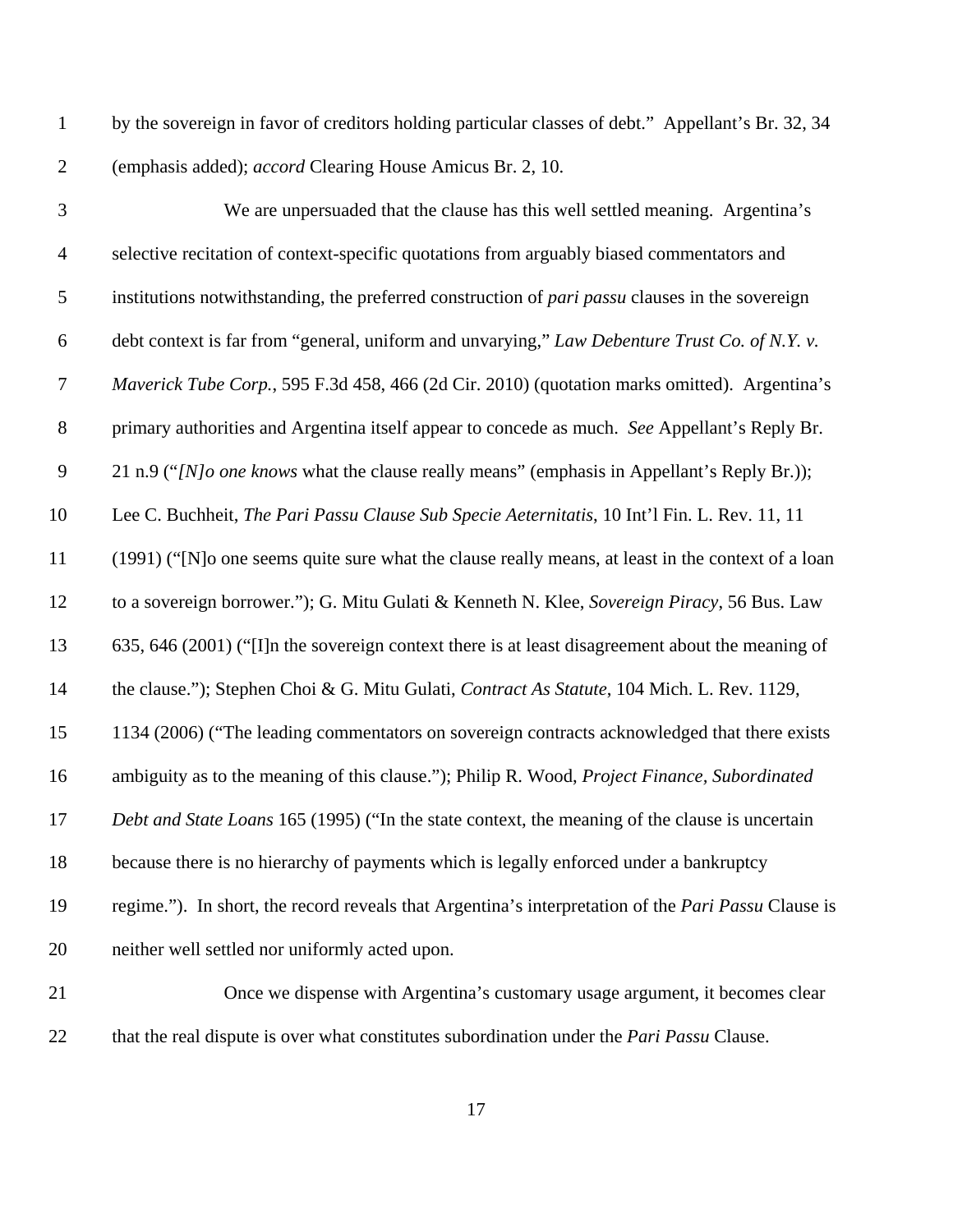| $\mathbf{1}$   | Argentina contends the clause refers only to legal subordination and that none occurred here      |
|----------------|---------------------------------------------------------------------------------------------------|
| $\overline{2}$ | because "any claims that may arise from the Republic's restructured debt have no priority in any  |
| $\mathfrak{Z}$ | court of law over claims arising out of the Republic's unrestructured debt." Appellant's Br. 47.  |
| $\overline{4}$ | Plaintiffs, on the other hand, argue that there was "de facto" subordination because Argentina    |
| $\sqrt{5}$     | reduced the rank of plaintiffs' bonds to a permanent non-performing status by passing legislation |
| 6              | barring payments on them while continuing to pay on the restructured debt and by repeatedly       |
| $\tau$         | asserting that it has no intention of making payments on plaintiffs' bonds.                       |
| $8\,$          | We disagree with Argentina because its interpretation fails to give effect to the                 |
| $\overline{9}$ | differences between the two sentences of the Pari Passu Clause. See Singh v. Atakhanian, 818      |
| 10             | N.Y.S.2d 524, 526 (N.Y. App. Div. 2d Dep't 2006) ("A contract should not be interpreted in        |
| 11             | such a way as would leave one of its provisions substantially without force or effect." (internal |
| 12             | quotation marks and citation omitted)).                                                           |
| 13             | Instead, we conclude that in pairing the two sentences of its <i>Pari Passu</i> Clause,           |
| 14             | the FAA manifested an intention to protect bondholders from more than just formal                 |
| 15             | subordination. See Riverside S. Planning Corp. v. CRP/Extell Riverside, L.P., 13 N.Y.3d 398,      |
| 16             | 404 (2009). The first sentence ("[t]he Securities will constitute direct, unconditional,          |
| 17             | unsecured, and unsobrdinated obligations") prohibits Argentina, as bond <i>issuer</i> , from      |
| 18             | formally subordinating the bonds by issuing superior debt. The second sentence ("[t]he payment    |
| 19             | obligations shall at all times rank at least equally with all its other present and future        |
| 20             | unsecured and unsubordinated External Indebtedness.") prohibits Argentina, as bond payor,         |
| 21             | from paying on other bonds without paying on the FAA Bonds. Thus, the two sentences of the        |
| 22             | Pari Passu Clause protect against different forms of discrimination: the issuance of other        |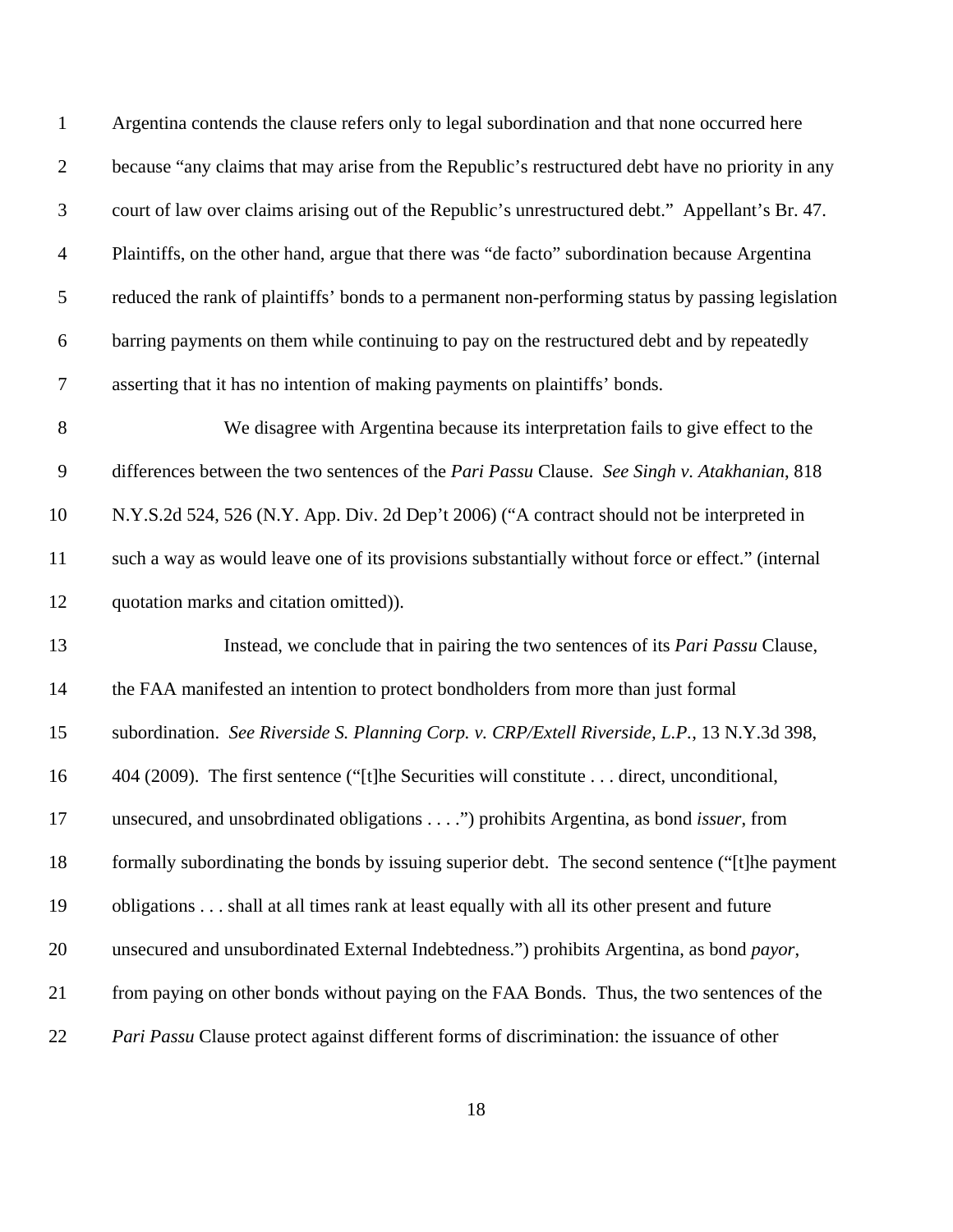1 superior debt (first sentence) and the giving of priority to other payment obligations (second

2 sentence). $^{10}$ 

|                | This specific constraint on Argentina as payor makes good sense in the context of                |
|----------------|--------------------------------------------------------------------------------------------------|
| $\overline{4}$ | sovereign debt: When sovereigns default they do not enter bankruptcy proceedings where the       |
| 5              | legal rank of debt determines the order in which creditors will be paid. Instead, sovereigns can |
| 6              | choose for themselves the order in which creditors will be paid. In this context, the Equal      |
|                | Treatment Provision prevents Argentina as payor from discriminating against the FAA Bonds in     |
| 8              | favor of other unsubordinated, foreign bonds.                                                    |
| 9              | The record amply supports a finding that Argentina effectively has ranked its                    |

10 payment obligations to the plaintiffs below those of the exchange bondholders. After declaring a

 $10$  Argentina, along with the Clearing House, argues that the FAA's "repurchase" provision, authorizing the Republic to "at any time purchase Securities at any price in the open market or otherwise," is inconsistent with "NML's 'ratable' interpretation." FAA § 9(c), J.A. at 169; Appellant's Br. 39. Leaving aside that that is not NML's "interpretation," we find the repurchase provision wholly consistent with the Equal Treatment Provision: Were Argentina to make such a repurchase, it would not be fulfilling its "payment obligations" on the Securities, Securities that by the FAA's own terms are not "redeemable prior to maturity." FAA  $\S$  9(a), J.A. at 167. Rather, it would be purchasing them, potentially at a discount or premium reflecting the market's expectations of the Republic's likelihood of fulfilling those obligations, in an arms-length transaction with a willing seller. Such repurchases would not breach Argentina's promise, under the Equal Treatment Provision, not to discriminate against outstanding bondholders in meeting its payment obligations to them. To conclude otherwise would be to hold that the 2005 and 2010 exchange offers themselves violated the Equal Treatment Provision, a position not even plaintiffs have taken.

Argentina and the Clearing House also argue that "NML's interpretation of the pari passu clause as requiring 'ratable' payments to creditors would render meaningless other standard loan contract clauses" such as "sharing clauses" which "do actually address the issue of payment to one creditor before another." Appellant's Br. 37-38. Leaving aside that NML does not "interpret . . . the pari passu clause as requiring 'ratable' payments" – it proposed ratable payments as a *remedy* for Argentina's breach of the Provision – this argument fails. A "sharing clause" (which does not even appear in the FAA) is an agreement made among *lenders* to divide payments that a debtor makes (or that are obtained by other means, such as offsets); it is not a promise made by the *borrower*. *See* Clearing House Amicus Br. 12 (citing Lee C. Buchheit, *How to Negotiate Eurocurrency Loan Agreements* 76-81 (2d ed. 2004)). Thus, a sharing clause, unlike the Equal Treatment Provision, could not ensure against the *debtor*'s discrimination in favor of other, non-sharing creditors. The fact that sharing clauses "contain complex payover provisions which are necessary to reallocate among creditors disproportionate payments," *id.* at 13, is not surprising given that they serve as a coordinating mechanism among a number of lenders.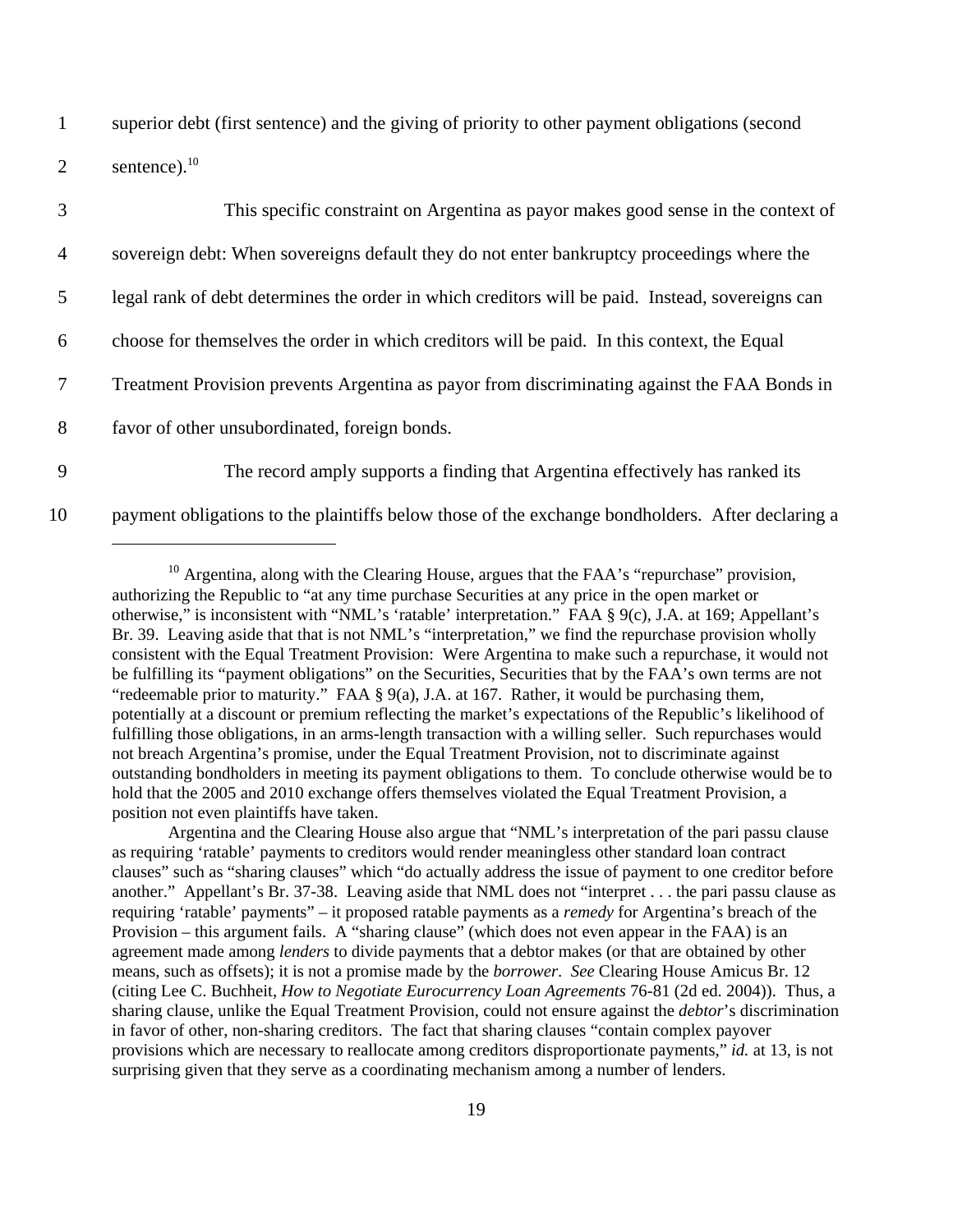| $\mathbf{1}$   | moratorium on its outstanding debt in 2001, Argentina made no payments for six years on                   |
|----------------|-----------------------------------------------------------------------------------------------------------|
| $\overline{2}$ | plaintiffs' bonds while simultaneously timely servicing the Exchange Bonds. Argentina has                 |
| 3              | renewed that moratorium in its budget laws each year since then. It declared in the prospectuses          |
| $\overline{4}$ | associated with the exchange offers that it has no intention of resuming payments on the FAA              |
| 5              | Bonds. 2005 Prospectus, J.A. at 465; 2010 Prospectus, J.A. at 980. It stated in SEC filings that          |
| 6              | it had "classified the [FAA Bonds] as a separate category from its regular debt" and is "not in a         |
| 7              | legal position to pay" them. 18-K at 2, 11. Its legislature enacted the Lock Law, which has               |
| $8\,$          | been given full effect in its courts, precluding its officials from paying defaulted bondholders          |
| $\overline{9}$ | and barring its courts from recognizing plaintiffs' judgments. By contrast, were Argentina to             |
| 10             | default on the Exchange Bonds, and were those bondholders to obtain New York judgments                    |
| 11             | against Argentina, there would be no barrier to the Republic's courts recognizing those                   |
| 12             | judgments. Thus, even under Argentina's interpretation of the Equal Treatment Provision as                |
| 13             | preventing only "legal subordination" of the FAA Bonds to others, the Republic breached the               |
| 14             | Provision. See Appellant's Br. 35 (stating that "'the clause must mean that, for example, there is        |
| 15             | no statutory or constitutional or other rule of law subordinating the debt to other debt").               |
| 16             | In short, the combination of Argentina's executive declarations and legislative                           |
| 17             | enactments have ensured that plaintiffs' beneficial interests do <i>not</i> remain direct, unconditional, |
| 18             | unsecured and unsubordinated obligations of the Republic and that any claims that may arise               |
| 19             | from the Republic's restructured debt $do$ have priority in Argentinian courts over claims arising        |
| 20             | out of the Republic's unstructured debt. Thus we have little difficulty concluding that Argentina         |
| 21             | breached the <i>Pari Passu</i> Clause of the FAA.                                                         |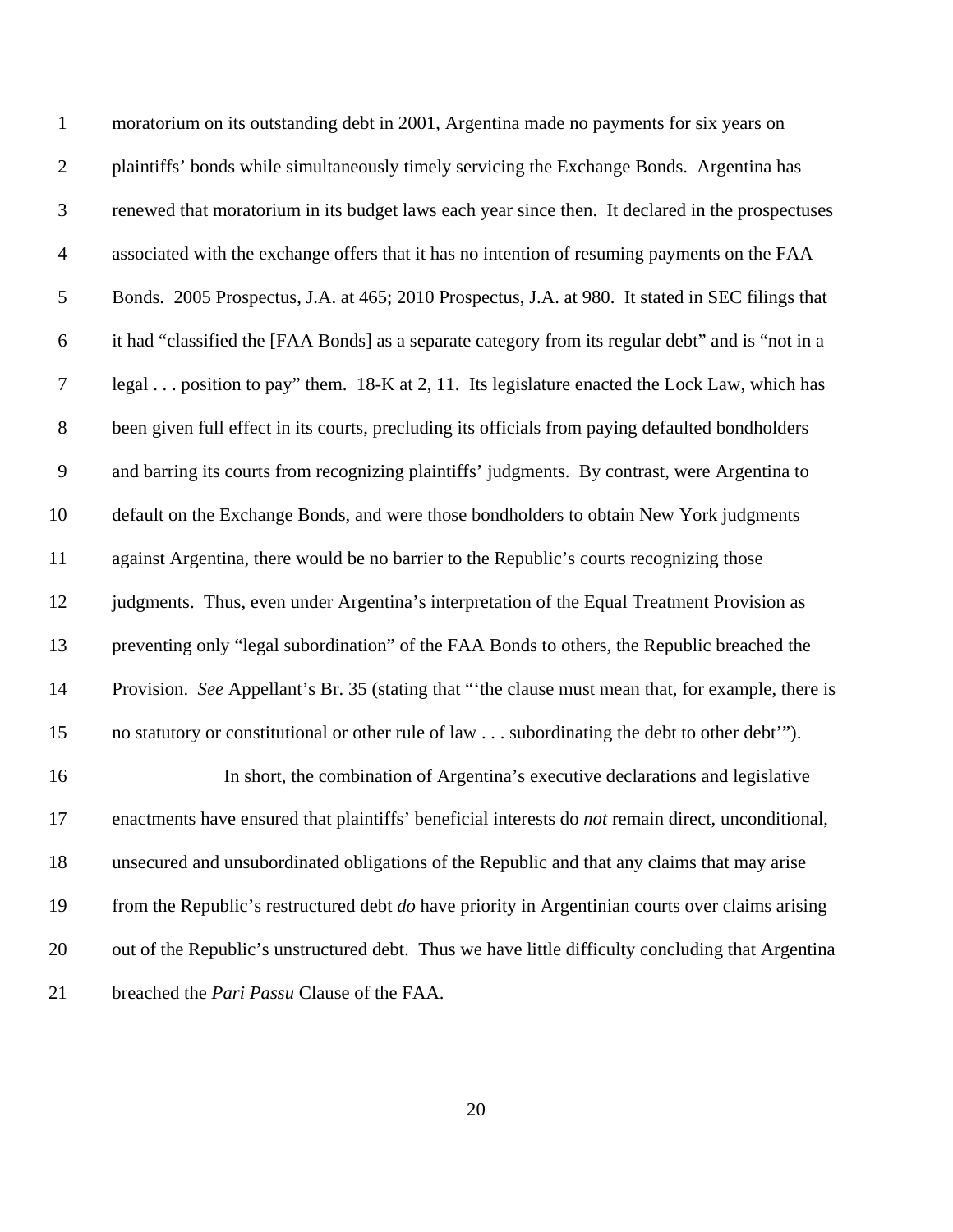| $\mathbf{1}$   | We are not called upon to decide whether policies favoring preferential payments                      |
|----------------|-------------------------------------------------------------------------------------------------------|
| $\overline{2}$ | to multilateral organizations like the IMF would breach pari passu clauses like the one at issue      |
| $\mathfrak{Z}$ | here. Indeed, plaintiffs have never used Argentina's preferential payments to the IMF as              |
| $\overline{4}$ | grounds for seeking ratable payments. Far from it; they contend that "a sovereign's de jure or de     |
| 5              | <i>facto</i> policy [of subordinating] obligations to commercial unsecured creditors beneath          |
| 6              | obligations to multilateral institutions like the IMF would not violate the Equal Treatment           |
| $\tau$         | Provision for the simple reason that commercial creditors never were nor could be on equal            |
| 8              | footing with the multilateral organizations." Appellees' (NML et al.'s) Br. 40.                       |
| 9              | Moreover, plaintiffs' claims are not barred by laches. Argentina argues that, after                   |
| 10             | it sought to resolve the meaning of the Equal Treatment Provision in December 2003 (and the           |
| 11             | court deemed the issue unripe for adjudication), <sup>11</sup> plaintiffs "sat silent as the Republic |
| 12             | restructured over 91% of its defaulted debt and made regular biannual payments to holders of its      |
| 13             | restructured debt." Appellant's Br. 29. In the face of this "inexcusable delay," Argentina            |
| 14             | argues, "plaintiffs cannot now rely on 'equity' to interfere with payments to third parties who       |
| 15             | have obviously developed a reasonable expectation of that regular source of income." Id.              |
| 16             | This contention has no merit. Under New York law, the equitable defense of                            |
| 17             | laches requires: (1) conduct giving rise to the situation complained of, (2) delay in asserting a     |
| 18             | claim for relief despite the opportunity to do so, (3) lack of knowledge or notice on the part of     |

 In 2003, in separate Argentine bondholder litigation, Argentina moved to preclude plaintiffs from interfering with payments it anticipated making in connection with its contemplated debt restructuring and with its debt to creditors such as the IMF "based on [a] misconstruction of the *Pari Passu* Clause." J.A. at 237. The district court found the issue not ripe for review because the plaintiffs, including appellee NML as intervenor, were not at that time seeking any relief under the *Pari Passu* Clause and further agreed by joint stipulation to give Argentina thirty days' notice before seeking any such relief.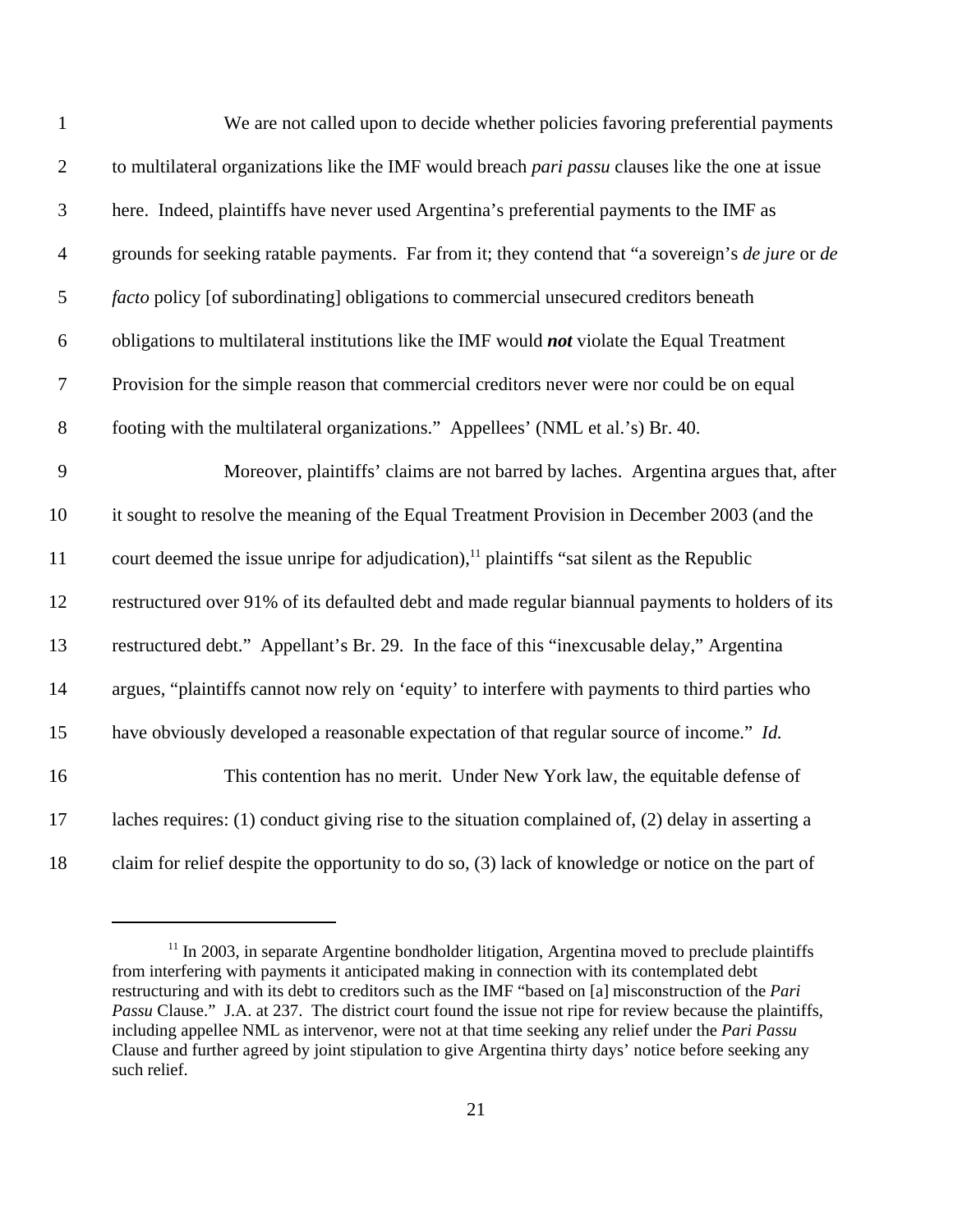| $\mathbf{1}$   | the offending party that the complainant would assert the claim, and (4) injury or prejudice to the |
|----------------|-----------------------------------------------------------------------------------------------------|
| $\overline{2}$ | offending party as a consequence relief granted on the delayed claim. See Denaro v Denaro, 84       |
| $\mathfrak{Z}$ | A.D.3d 1148, 1149-50 (N.Y. App. Div. 2d Dep't 2011); see also Cohen v. Krantz, 227 A.D.2d           |
| $\overline{4}$ | 581, 582 (N.Y. App. Div. 2d Dep't 1996) (citation omitted).                                         |
| 5              | Argentina's laches argument fails because it had not yet violated the Equal                         |
| 6              | Treatment Provision when it sought a declaration in 2003 that plaintiffs could not invoke the       |
| $\tau$         | Provision to impede its restructuring efforts. It violated the Provision later by persisting in its |
| $\,8\,$        | policy of discriminatory treatment of plaintiffs, for example, by passing the Lock Law. In any      |
| $\overline{9}$ | event, we do not see how Argentina can claim prejudice by plaintiffs' purported delay.              |
| 10             | Argentina has known since 2004 that NML retained the option to pursue the claim. Moreover,          |
| 11             | because equitable relief was not granted until 2012, Argentina was able to hold its 2005 and        |
| 12             | 2010 exchange offers unimpeded.                                                                     |
| 13             | П.                                                                                                  |
| 14             | We turn now to Argentina's challenges to the Injunctions and their requirement                      |
| 15             | that it specifically perform its obligations under the FAA. Specific performance may be ordered     |
| 16             | where no adequate monetary remedy is available and that relief is favored by the balance of         |
| 17             | equities, which may include the public interest. Guinness-Harp Corp. v. Jos. Schlitz Brewing        |
| 18             | Co., 613 F.2d 468, 473 (2d Cir. 1980); Nemer Jeep-Eagle, Inc. v. Jeep-Eagle Sales Corp., 992        |
| 19             | F.2d 430, 433 (2d Cir. 1993); Winter v. Nat. Res. Def. Council, Inc., 555 U.S. 7, 24, 32 (2008)     |
| 20             | (noting that "the balance of equities and consideration of the public interest [] are pertinent in  |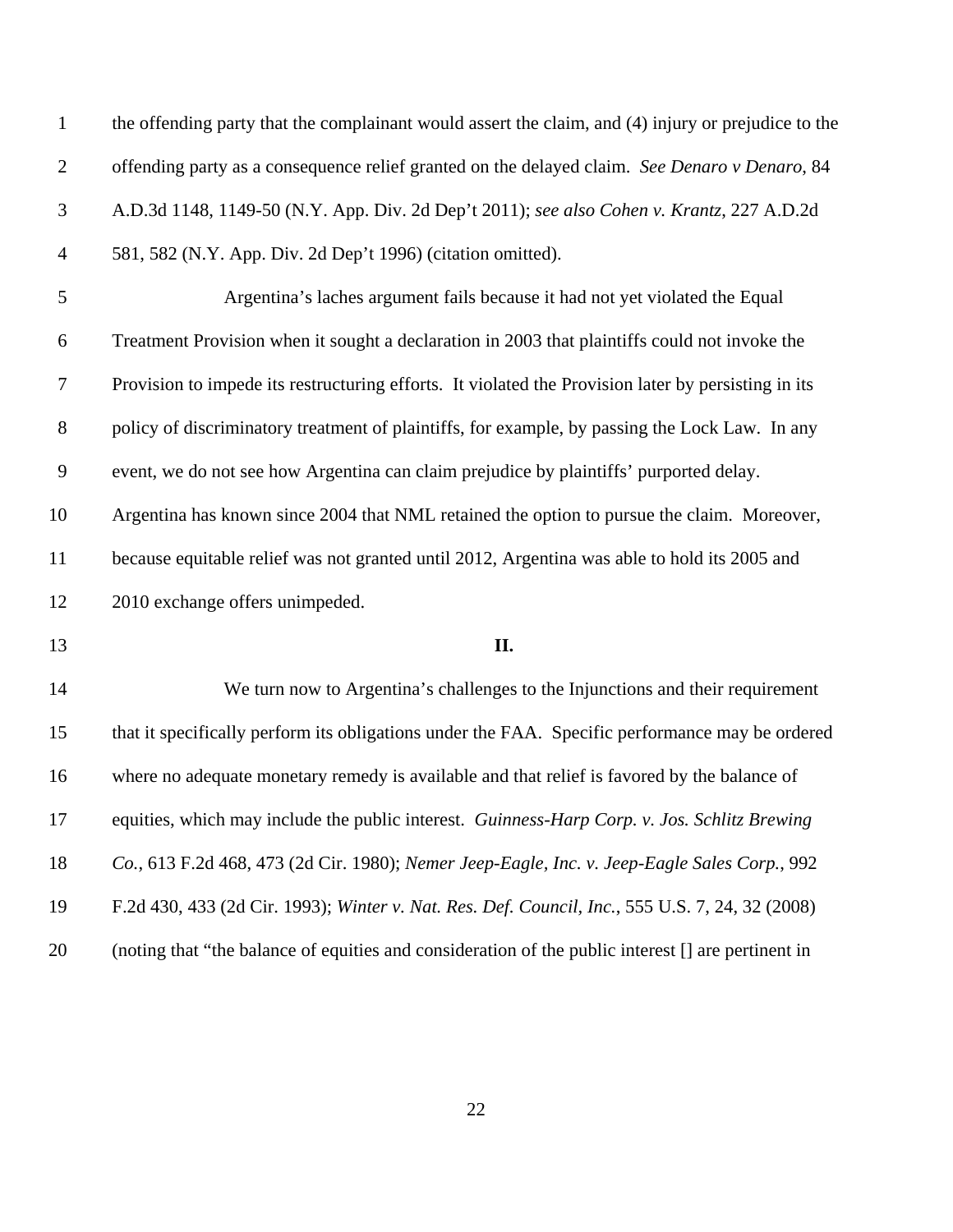assessing the propriety of any injunctive relief, preliminary or permanent."); *eBay Inc. v.*

2 MercExchange, L.L.C., 547 U.S. 388, 391 (2006).<sup>12</sup>

| 3              | Once the district court determined that Argentina had breached the FAA and that                    |
|----------------|----------------------------------------------------------------------------------------------------|
| $\overline{4}$ | injunctive relief was warranted, the court had considerable latitude in fashioning the relief. The |
| 5              | performance required by a decree need not, for example, be identical with that promised in the     |
| $6\,$          | contract. Greenspahn v. Joseph E. Seagram & Sons, Inc., 186 F.2d 616, 620 (2d Cir. 1951).          |
| $\tau$         | Where "the most desirable solution" is not possible, this Court may affirm an order of specific    |
| $8\,$          | performance so long as it achieves a "fair result" under the "totality of the circumstances."      |
| $\mathbf{9}$   | Leasco, 473 F.2d at 786.                                                                           |
| 10             | Argentina's first contention is that, even assuming it breached the <i>Pari Passu</i>              |
| 11             | Clause, plaintiffs are limited to the "contractually agreed upon remedy of acceleration."          |
| 12             | Appellant's Br. at 48. This argument is easily dispensed with. While paragraph 12 of the FAA       |
| 13             | specifies acceleration as one remedy available for a breach of the Equal Treatment Provision, the  |
| 14             | FAA does not contain a clause limiting the remedies available for a breach of the agreement.       |
| 15             | Nor does the FAA contain a provision precluding specific performance or injunctive relief.         |
| 16             | Under New York law the absence of the parties' express intention in the FAA to restrict the        |
| 17             | remedies available for breach of the agreement means that the full panoply of appropriate          |
| 18             | remedies remains available. Vacold LLC v. Cerami, 545 F.3d 114, 130 (2d Cir. 2008) (New            |
| 19             | York courts "recognize limitations on available remedies" "only when the contract contains a       |
| 20             | clause specifically setting forth the remedies available.") (quotation marks omitted)).            |

 To be eligible for specific performance of a contractual provision, a party also needs to show that "(1) a valid contract exists between the parties, (2) the plaintiff has substantially performed its part of the contract, and (3) plaintiff and defendant are each able to continue performing their parts of the agreement." *Nemer Jeep-Eagle*, 992 F.2d at 433. There is no dispute that these factors are satisfied here.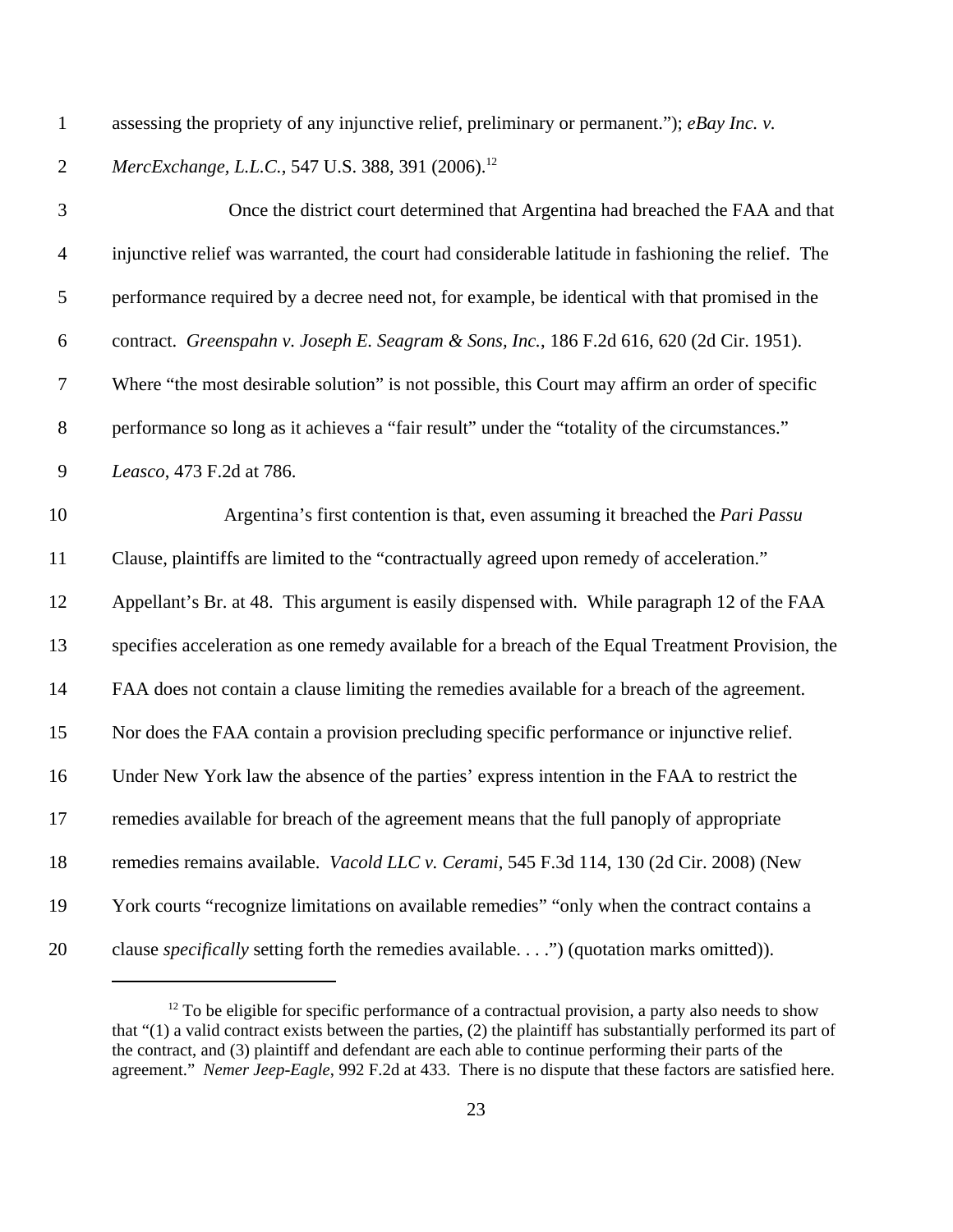| $\mathbf{1}$     | Moreover, it is clear to us that monetary damages are an ineffective remedy for                             |
|------------------|-------------------------------------------------------------------------------------------------------------|
| $\overline{2}$   | the harm plaintiffs have suffered as a result of Argentina's breach. Argentina will simply refuse           |
| 3                | to pay any judgments. It has done so in this case by, in effect, closing the doors of its courts to         |
| $\overline{4}$   | judgment creditors. In light of Argentina's continual disregard for the rights of its FAA creditors         |
| 5                | and the judgments of our courts to whose jurisdiction it has submitted, its contention that                 |
| 6                | bondholders are limited to acceleration is unpersuasive. Insofar as Argentina argues that a                 |
| $\boldsymbol{7}$ | party's persistent efforts to frustrate the collection of money judgments cannot suffice to                 |
| $8\,$            | establish the inadequacy of a monetary relief, the law is to the contrary. See Pashaian v.                  |
| 9                | Eccelston Props., Ltd., 88 F.3d 77, 87 (2d Cir. 1996); Restatement (Second) of Contracts § 360              |
| 10               | cmt. d ("Even if damages are adequate in other respects, they will be inadequate if they cannot             |
| 11               | be collected by judgment and execution."). In this context, the district court properly ordered             |
| 12               | specific performance.                                                                                       |
| 13               | Next, we conclude that because compliance with the Injunctions would not                                    |
| 14               | deprive Argentina of control over any of its property, they do not operate as attachments of                |
| 15               | foreign property prohibited by the FSIA. Section 1609 of the FSIA establishes that "the property            |
| 16               | in the United States of a foreign state shall be immune from attachment arrest and execution."              |
| 17               | 28 U.S.C. § 1609. Each of these three terms refers to a court's seizure and control over specific           |
| 18               | property. <sup>13</sup> However, courts are also barred from granting "by injunction, relief which they may |

An "attachment" is the "seizing of a person's property to secure a judgment or to be sold in satisfaction of a judgment." *Black's Law Dictionary* 123 (9th ed. 2009); *see also* 6 Am. Jur. 2d *Attachment and Garnishment* § 1. An arrest is "[a] seizure or forcible restraint." *Black's Law Dictionary* 124 (9th ed. 2009). "Execution" is "an act of dominion over specific property by an authorized officer of the court . . . which results in the creation of a legal right to subject the debtor's interest in the property to the satisfaction of the debt of his or her judgment creditor." 30 Am. Jur. 2d *Executions* § 177; *see also Black's Law Dictionary* (9th ed. 2009) ("Judicial enforcement of a money judgment, usu. by seizing and selling the judgment debtor's property.").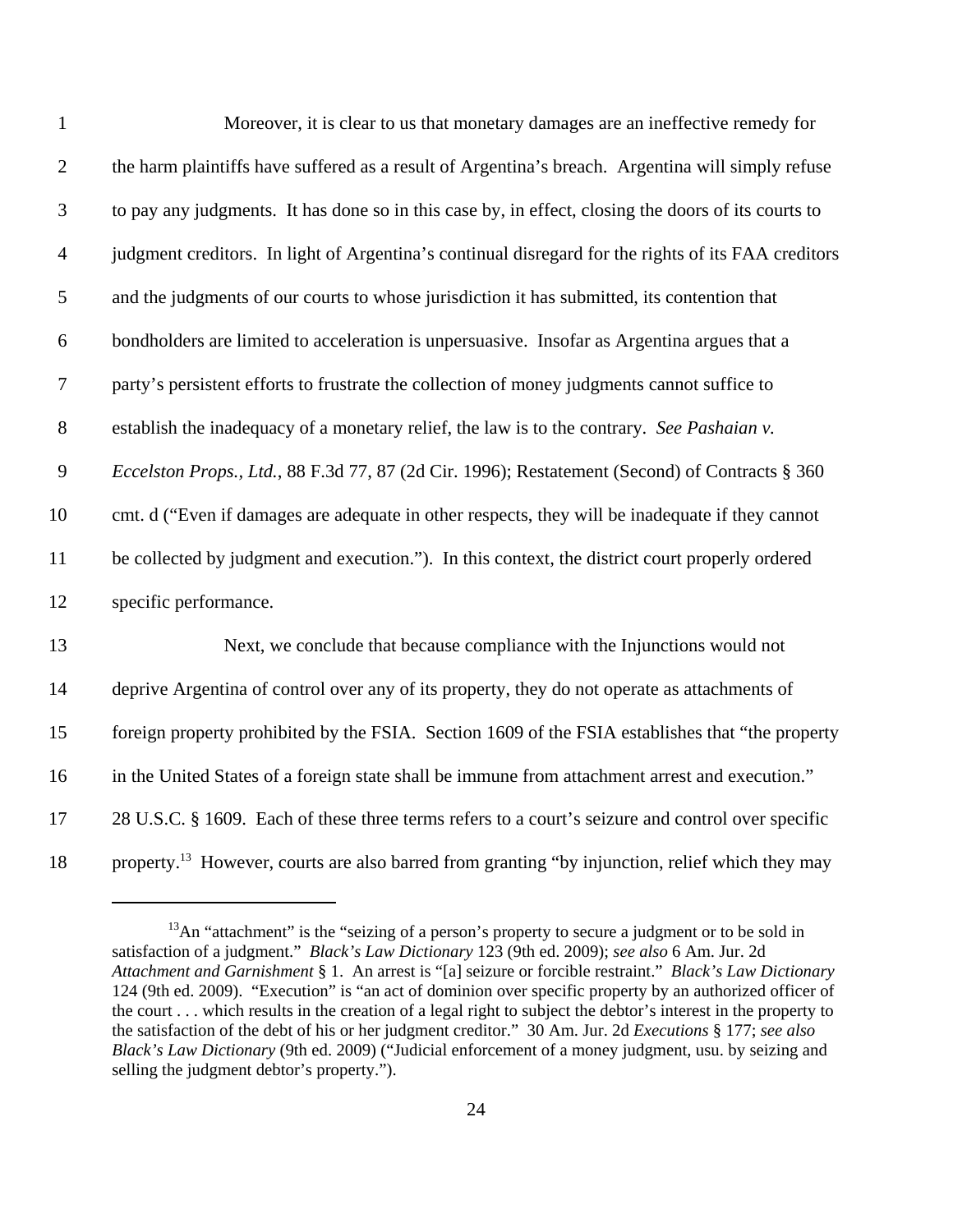- not provide by attachment." *S&S Machinery Co.*, 706 F.2d at 418; *see also Stephens v. Nat'l*
- 

*Distillers & Chem. Corp.*, 69 F.3d 1226, 1229 (2d Cir. 1995).

 The Injunctions at issue here are not barred by § 1609. They do not attach, arrest, or execute upon any property. They direct Argentina to comply with its contractual obligations not to alter the rank of its payment obligations. They affect Argentina's property only incidentally to the extent that the order prohibits Argentina from transferring money to some bondholders and not others. The Injunctions can be complied with without the court's ever exercising dominion over sovereign property. For example, Argentina can pay all amounts owed to its exchange bondholders provided it does the same for its defaulted bondholders. Or it can decide to make partial payments to its exchange bondholders as long as it pays a proportionate amount to holders of the defaulted bonds. Neither of these options would violate the Injunctions. The Injunctions do not require Argentina to pay any bondholder any amount of money; nor do they limit the other uses to which Argentina may put its fiscal reserves. In other words, the Injunctions do not transfer any dominion or control over sovereign property to the court. 15 Accordingly, the district court's Injunctions do not violate  $\S$  1609.<sup>14</sup> Nor does the FSIA create any other impediment to the injunctive relief ordered by the district court. Argentina voluntarily waived its immunity from the jurisdiction of the district court, and the FSIA imposes no limits on the equitable powers of a district court that has obtained jurisdiction over a foreign sovereign, at least where the district court's use of its equitable powers does not conflict with the separate execution immunities created by § 1609. A

For similar reasons, we see no merit to Argentina's argument that the Injunctions violate New York trust or attachment law on the theory that they "execute upon" funds that do not belong to Argentina. Appellant's Br. 53-54. Nothing in the Injunctions suggests that plaintiffs would "execute upon" any funds, much less those held in trust for the exchange bondholders.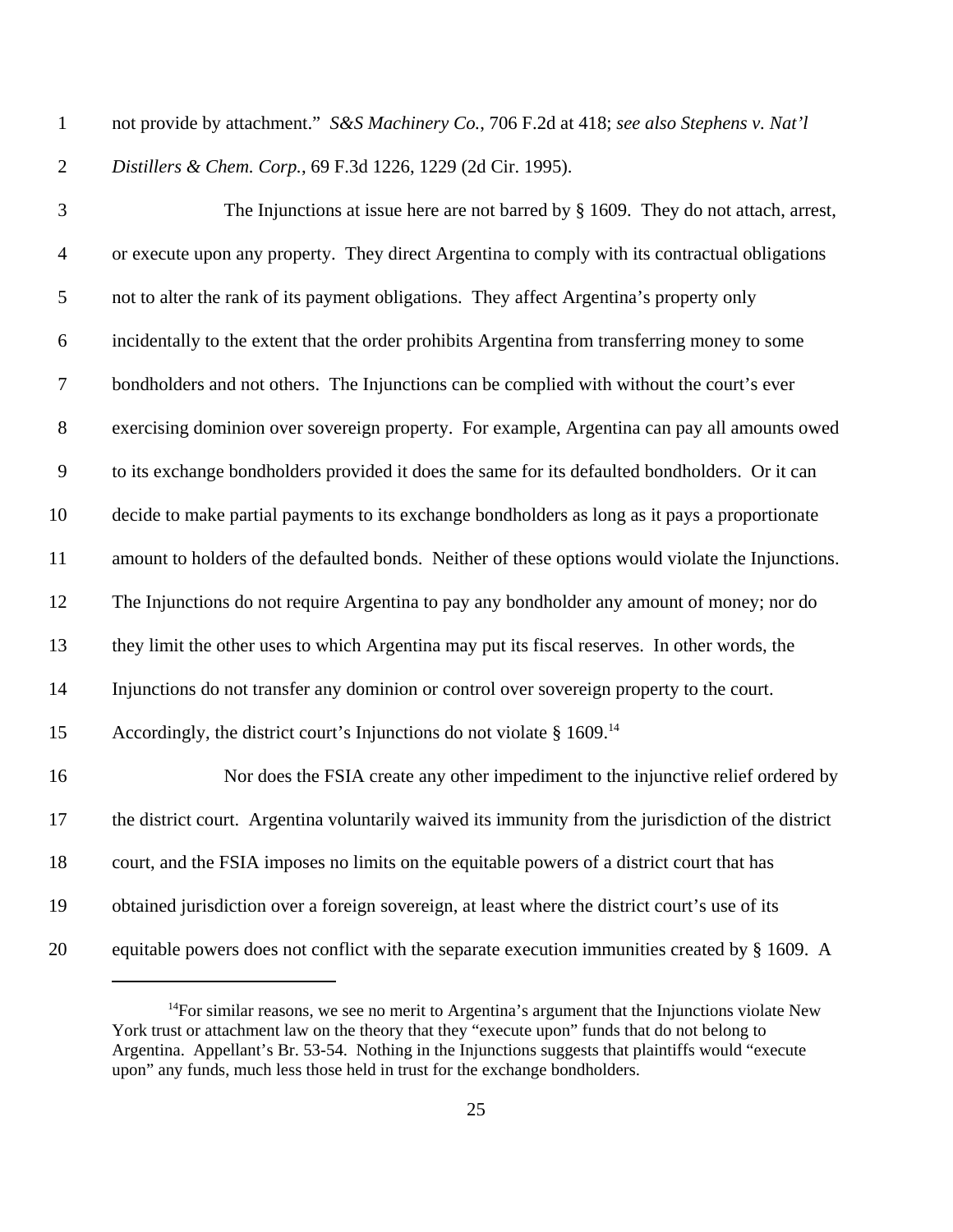| $\mathbf{1}$   | "federal court sitting as a court of equity having personal jurisdiction over a party has power to          |
|----------------|-------------------------------------------------------------------------------------------------------------|
| $\overline{2}$ | enjoin him from committing acts elsewhere." Bano v. Union Carbide Corp., 361 F.3d 696, 716                  |
| $\mathfrak{Z}$ | (2d Cir. 2004) (internal quotation marks and citation omitted).                                             |
| $\overline{4}$ | Turning to Argentina's argument that the balance of equities and the public                                 |
| $\mathfrak{S}$ | interest tilt in its favor, we see no abuse of discretion in the district court's conclusion to the         |
| 6              | contrary. The FAA bondholders contend with good reasons that Argentina's disregard of its                   |
| $\overline{7}$ | legal obligations exceeds any affront to its sovereign powers resulting from the Injunctions. <sup>15</sup> |
| 8              | Moreover, nothing in the record supports Argentina's blanket assertion that the                             |
| 9              | Injunctions will "plunge the Republic into a new financial and economic crisis." Appellant's Br.            |
| 10             | 61. The district court found that the Republic had sufficient funds, including over \$40 billion in         |
| 11             | foreign currency reserves, to pay plaintiffs the judgments they are due. See Special App. at 37-            |
| 12             | 38 (concluding that Argentina "has the financial wherewithal to meet its commitment of                      |
| 13             | providing equal treatment to [plaintiffs] and [the exchange bondholders]"). Aside from merely               |
| 14             | observing that these funds are dedicated to maintaining its currency, Argentina makes no real               |
| 15             | argument that, to avoid defaulting on its other debt, it cannot afford to service the defaulted debt,       |
| 16             | and it certainly fails to demonstrate that the district court's finding to the contrary was clearly         |
| 17             | erroneous.                                                                                                  |

<sup>&</sup>lt;sup>15</sup>Argentina repeatedly expresses its frustration with plaintiffs for refusing to accept the exchange offers. *See* Appellant's Br. 47 ("A holder of defaulted debt cannot *voluntarily* decline to participate in a restructuring and then afterward assert that the creditors who elected to settle their claims are a 'preferred class.'" (emphasis in original)). But plaintiffs were completely within their rights to reject the 25-cents-on-the-dollar exchange offers. And because the FAA does not contain a collective action clause, Argentina has no right to force them to accept a restructuring, even one approved by a super-majority.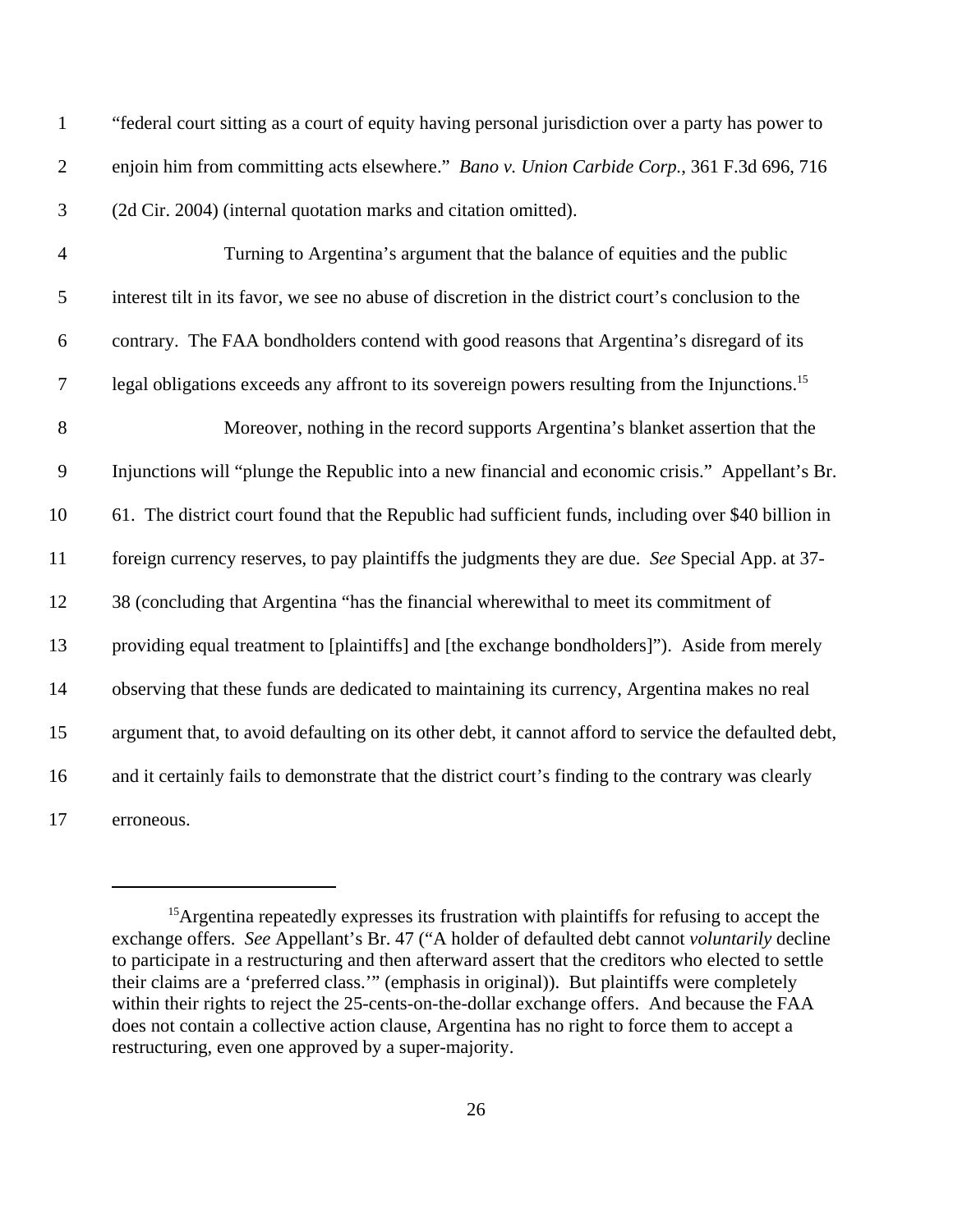| $\mathbf{1}$   | Nor will the district's court's judgment have the practical effect of enabling "a                               |
|----------------|-----------------------------------------------------------------------------------------------------------------|
| $\overline{2}$ | single creditor to thwart the implementation of an internationally supported restructuring plan,"               |
| 3              | as the United States contends. U.S. Amicus Br. 5. It is up to the sovereign – not any "single"                  |
| $\overline{4}$ | creditor" – whether it will repudiate that creditor's debt in a manner that violates a <i>pari passu</i>        |
| 5              | clause. <sup>16</sup> In any event, it is highly unlikely that in the future sovereigns will find themselves in |
| 6              | Argentina's predicament. Collective action clauses – which effectively eliminate the possibility                |
| $\tau$         | of "holdout" litigation-have been included in 99% of the aggregate value of New York-law                        |
| $8\,$          | bonds issued since January 2005, including Argentina's 2005 and 2010 Exchange Bonds. Only                       |
| $\mathbf{9}$   | 5 of 211 issuances under New York law during that period did not include collective action                      |
| 10             | clauses, and all of those issuances came from a single nation, Jamaica. <sup>17</sup> Moreover, none of the     |
| 11             | bonds issued by Greece, Portugal, or Spain – nations identified by Argentina as the next in line                |
| 12             | for restructuring – are governed by New York law.                                                               |
| 13             | However, we do have concerns about the Injunctions' application to banks acting                                 |
| 14             | as pure intermediaries in the process of sending money from Argentina to the holders of the                     |
| 15             | Exchange Bonds. Under Article 4-A of the U.C.C., intermediary banks, which have no                              |

<sup>&</sup>lt;sup>16</sup> Further, to the extent the district court suggested that a breach would occur with *any* nonpayment that is coupled with payment on other debt, *see* Special App. at 13 (holding that Argentina breaches the Equal Treatment Provision "whenever it . . . fail[s] to pay the obligations currently due under [plaintiffs'] Bonds while at the same time making payments currently due *to holders of other unsecured and unsubordinated External Indebtedness*" (emphasis added)), we need not decide whether it was correct. Nor need we determine whether "legislative enactment" alone could result in a breach of the Equal Treatment Provision. *See id.* We simply affirm the district court's conclusion that Argentina's course of conduct here did.

 $17$  See Datalogic, Bloomberg, and other publicly available sources. Although these sources identified 221 issuances, data on the presence of collective action clauses was available only for 211 of those issuances (96% of the aggregate value of all issuances); the figures above are compared against those 211 issuances with sufficient data. *See also* Michael Bradley & Mitu Gulati, Collective Action Clauses for the Eurozone: An Empirical Analysis 11-12 (Oct. 24, 2011) (unpublished manuscript), available at http://ssrn.com/abstract=1948534.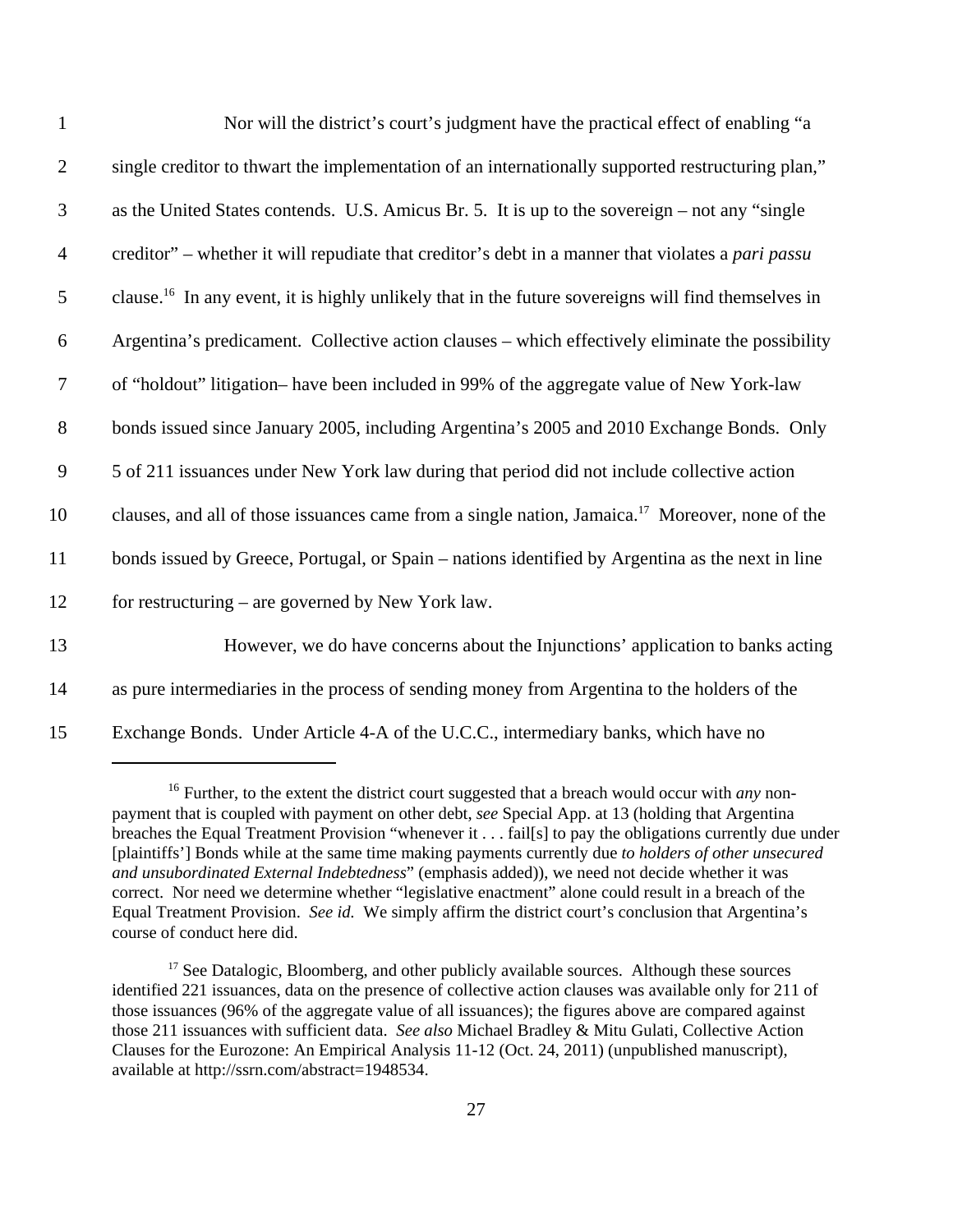| $\mathbf{1}$   | obligations to any party with whom they do not deal directly, are not subject to injunctions               |
|----------------|------------------------------------------------------------------------------------------------------------|
| $\overline{2}$ | relating to payment orders. See, e.g., N.Y. U.C.C. § 4-A-503 cmt. Any system that seeks to                 |
| $\mathfrak{Z}$ | force intermediary banks to stop payments by a particular entity for a particular purpose imposes          |
| $\overline{4}$ | significant costs on intermediary banks and risks delays in payments unrelated to the targeted             |
| 5              | Exchange Bond payments. Grain Traders, Inc v. Citibank, N.A., 160 F.3d 97, 102 (2d Cir.                    |
| 6              | 1998). Plaintiffs claim that the Injunctions do not encompass intermediaries, but they fail to             |
| $\tau$         | offer a satisfactory explanation for why intermediary banks would not be considered "indirect[].           |
| $8\,$          | facilitat [ors]" apparently covered by the Injunctions. Special App. at 39.                                |
| 9              | Our concerns about the Injunctions' application to third parties do not end here.                          |
| 10             | Oral argument and, to an extent, the briefs revealed some confusion as to how the challenged               |
| 11             | order will apply to third parties generally. Consequently, we believe the district court should            |
| 12             | more precisely determine the third parties to which the Injunctions will apply before we can               |
| 13             | decide whether the Injunctions' application to them is reasonable. Accordingly, we remand the              |
| 14             | Injunctions to the district court under <i>United States v. Jacobson</i> , 15 F.3d at 22, for such further |
| 15             | proceedings as are necessary to address the Injunctions' application to third parties including            |
| 16             | intermediary banks and to address the operation of their payment formula.                                  |
| 17             | <b>CONCLUSION</b>                                                                                          |
| 18             | For the reasons stated, the judgments of the district court (1) granting summary                           |
| 19             | judgment to plaintiffs on their claims for breach of the Equal Treatment Provision and (2)                 |
| 20             | ordering Argentina to make "Ratable Payments" to plaintiffs concurrent with or in advance of its           |
| 21             | payments to holders of the 2005 and 2010 restructured debt are affirmed. The case is remanded              |
| 22             | to the district court pursuant to United States v. Jacobson, 15 F.3d 19, 22 (2d Cir. 1994) for such        |